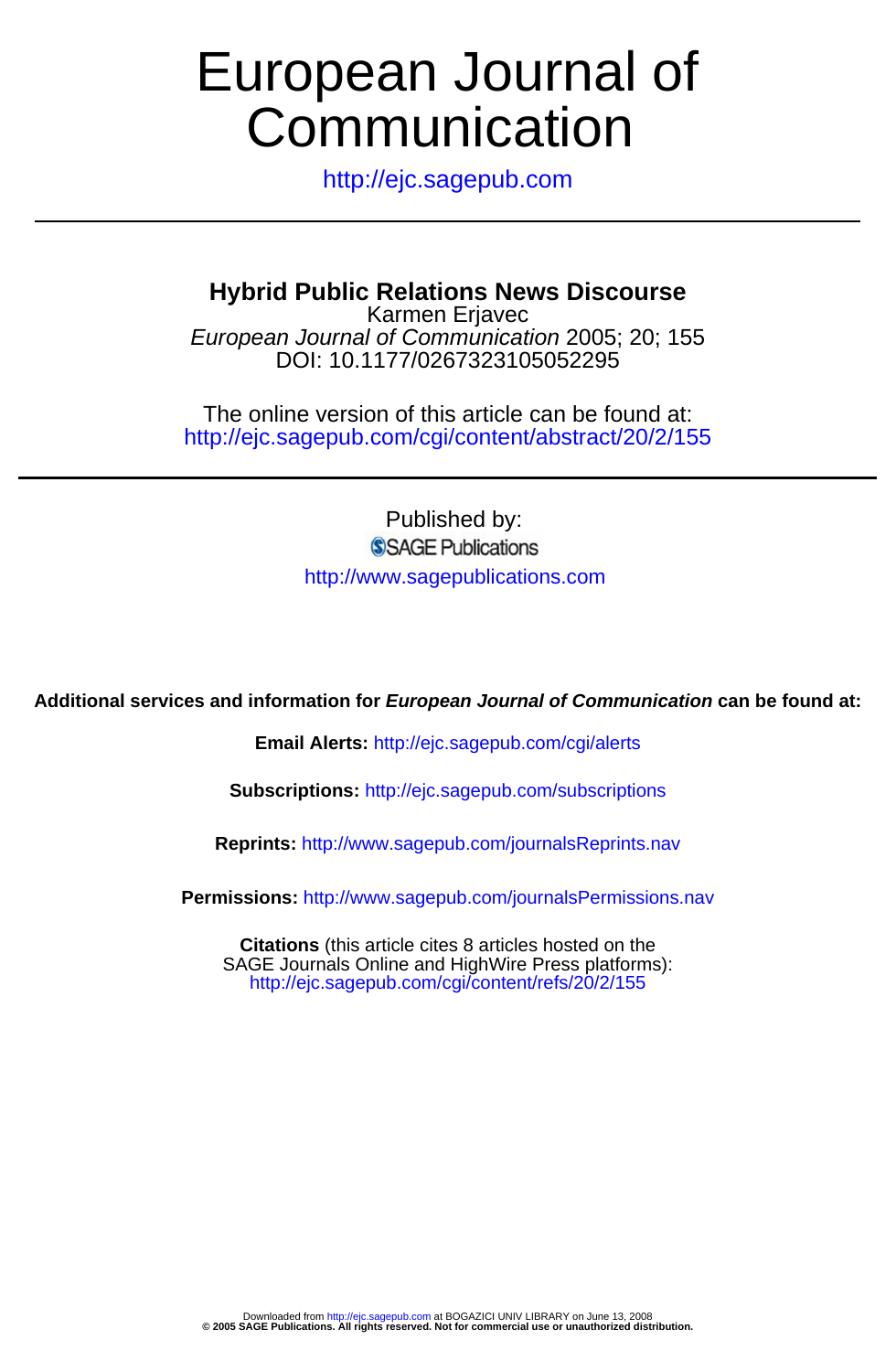# Hybrid Public Relations News Discourse

**Karmen Erjavec** 

#### **ABSTRACT**

The aim of this article is twofold: to integrate an analysis of discourse processes into Fairclough's textually orientated critical discourse analysis, and to show the usefulness of this approach in demonstrating the encroachment of public relations on news production in Slovenia. Interpractice analysis – which identifies cases where text production and interpretation processes overtly use practices outside the convention – was used to identify so-called 'public relations news reports' and uncover the elements of public relations practice used in journalism. The analysis of interdiscursivity revealed how hybrid practice, through textual devices (i.e. topics, perspective, choice of sources, genre and lexis), incorporates discursive elements of public relations into news report discourse. These include using the representatives of an organization as the main source, partiality and a one-sided (favourable) evaluation of the characteristics/ activities of the subject discussed; none of which are in the interest of the audience, but in the interest of the powerful elite that the news  $covers.$ 

**Key Words** critical discourse analysis, interpractice, journalism, public relations, public relations news

# **Introduction**

Slovenia, similar to other post-socialist Central and Eastern European countries, is catching up with Western Europe with regard to the growth and spread of professional public relations (PR) practitioners. The

Karmen Erjavec is assistant professor in the Communication Department, Faculty of Social Sciences, University of Ljubljana, Kardeljeva pl. 5, SI-1000 Ljubljana, Slovenia. [email: karmen.erjavec@fdv.uni-lj.si]

*European Journal of Communication* Copyright © 2005 SAGE Publications (London, Thousand Oaks, CA and New Delhi) www.sagepublications.com, Vol 20(2): 155–179. [10.1177/0267323105052295]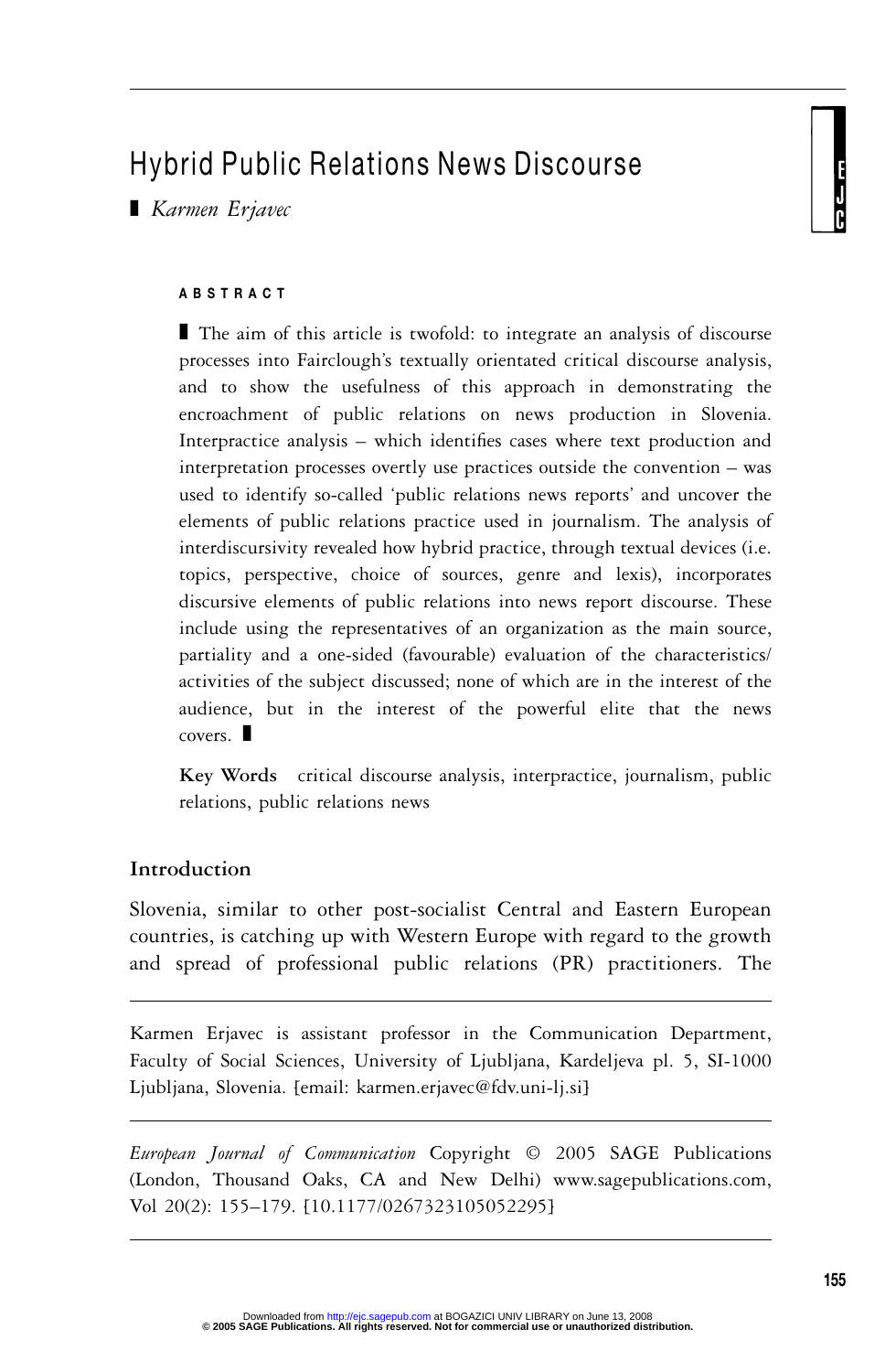findings of several documented studies in Western Europe (Davis, 2000; Esser et al., 2000) and Central and Eastern Europe (Verčič, 2003) have found that, in addition to the fact that institutional and corporate sources are increasingly using  $PR<sup>1</sup>$  in order to consolidate their superior media access, alternative sources are also managing to make frequent interventions by adopting PR strategies. Numerous studies dealing with the influence of PR on journalistic discourse (e.g. Baerns, 1979; Sachsman, 1976; Baskin and Aronoff, 1988; Fröhlich, 1992; Russ-Mohl, 1992; Wilcoy et al., 1995; Curtin, 1999) have found that over a half of daily newspaper content originates from press releases and other forms of PR information. For example, in 2003, Slovene newspapers published news on the largest Slovene telecommunications company that in five out of six cases was based on PR information. Why do news producers use PR sources and information? What do these sources mean to them? How do they process these sources? Do news producers publish PR information without citing the source, as certain studies have indicated (Russ-Mohl, 1994; Bentele, 1998; Michie, 1998)?

The question regarding the characteristics of 'public relations news' (PRN) also remains unanswered in the existing research dealing with the influence of PR on news discourse. In my definition, PRN pertains to all published news that contains basically unchanged PR information, that appears without citing the source and attempts to promote or protect certain people or organizations. In order to obtain answers to these questions, the present study combines an analysis of news production processes and textual analysis in an attempt to identify PRN, uncover the elements of PR practice within journalism, and to reveal PR discursive elements that are overtly used in news discourse. Furthermore, this study seeks to arm newspaper readers with the means to recognize this hybrid type of discourse, namely PR news discourse.

# **Integration of discourse processes analysis with textually orientated critical discourse analysis**

This study is based on Fairclough's (1989, 1992, 1995a, 1995b, 2003) critical discourse analysis (CDA), which focuses on three different dimensions of a communicative event: text, discourse practice and social practice. Textual analysis is linguistic, while discourse practice analysis is intertextual and interdiscursal. In the latter, the analyst searches through the text to find 'traces' of production process and attempts to find indications of how the text could be interpreted. Discourse analysis, as a social practice, involves social conditions relating to three different levels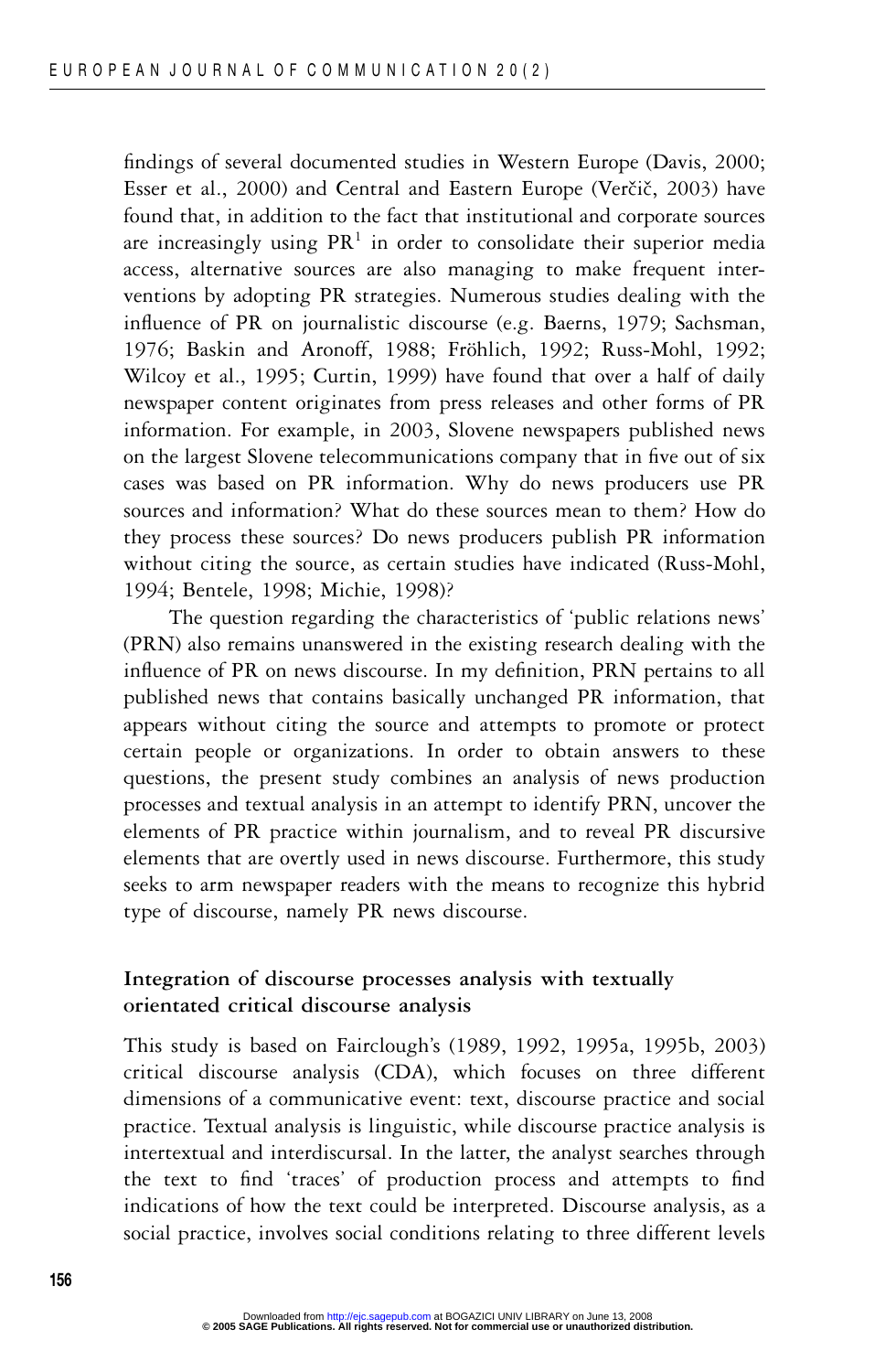of social organization: the level of social situation, the level of social institution and the level of society as a whole.

Since Fairclough's concept of discursive practice analysis focuses only on the features of the text, while 'discourse refers to the entire process of social interaction of which a text is just a part' (Fairclough, 1989: 13), I expand the dimension of discourse practice to discourse processes, i.e. the process of production, of which the text is a product, and the process of interpretation, for which the text is a resource. Thus, textual analysis is only a part of discourse analysis, which also incorporates an analysis of production and interpretation processes. With the help of findings of news production studies, van Dijk (1988) has shown that the production process interlocks with a news text. For example, production processes are a function of the structure of source texts; however, they also depend on the journalistic motives that underlie the construction of the news text. On the other hand, approaches that highlight the role of the reader – reception studies – mostly connect reception with production and text. For example, according to Barthes (1964: 23), interpretation is shaped by an individual's set of decoding practices, which act as 'shifters', favouring one path of interpretation over other possible paths. The producer has a hand in the choice of these paths of possible interpretation, and an interest (as well as a set of strategies) in 'overcoding' a particular path of interpretation and 'undercoding' others. Thus, the interpretation of a text is closely linked to its production. Since (production and interpretation) processes and text structure are integrated and mutually dependent properties of discourse, textual analysis should be combined with an analysis of discourse processes. Chain relationships between the participants of discourse processes could also be analysed in the framework of the analysis of discourse processes: what types of relationships exist between the participants in text production and interpretation processes?

Ethnography is the best way to understand text production and interpretation processes (Hammersley and Atkinson, 1983; Hansen et al., 1998). This is also recognized by Chouliaraki and Fairclough (1999: 61–2), since ethnography requires the systematic presence of researchers in the context of the practice studied and can therefore establish precisely the sort of knowledge that CDA often extrapolates from the text, namely the knowledge regarding different moments of social practice: its material aspect (for example, location arrangements in space), its social relationships and processes, as well as the beliefs, values and desires of its participants. Ethnography can illuminate, both synchronically (at the time of the fieldwork) and historically, multiple aspects of a certain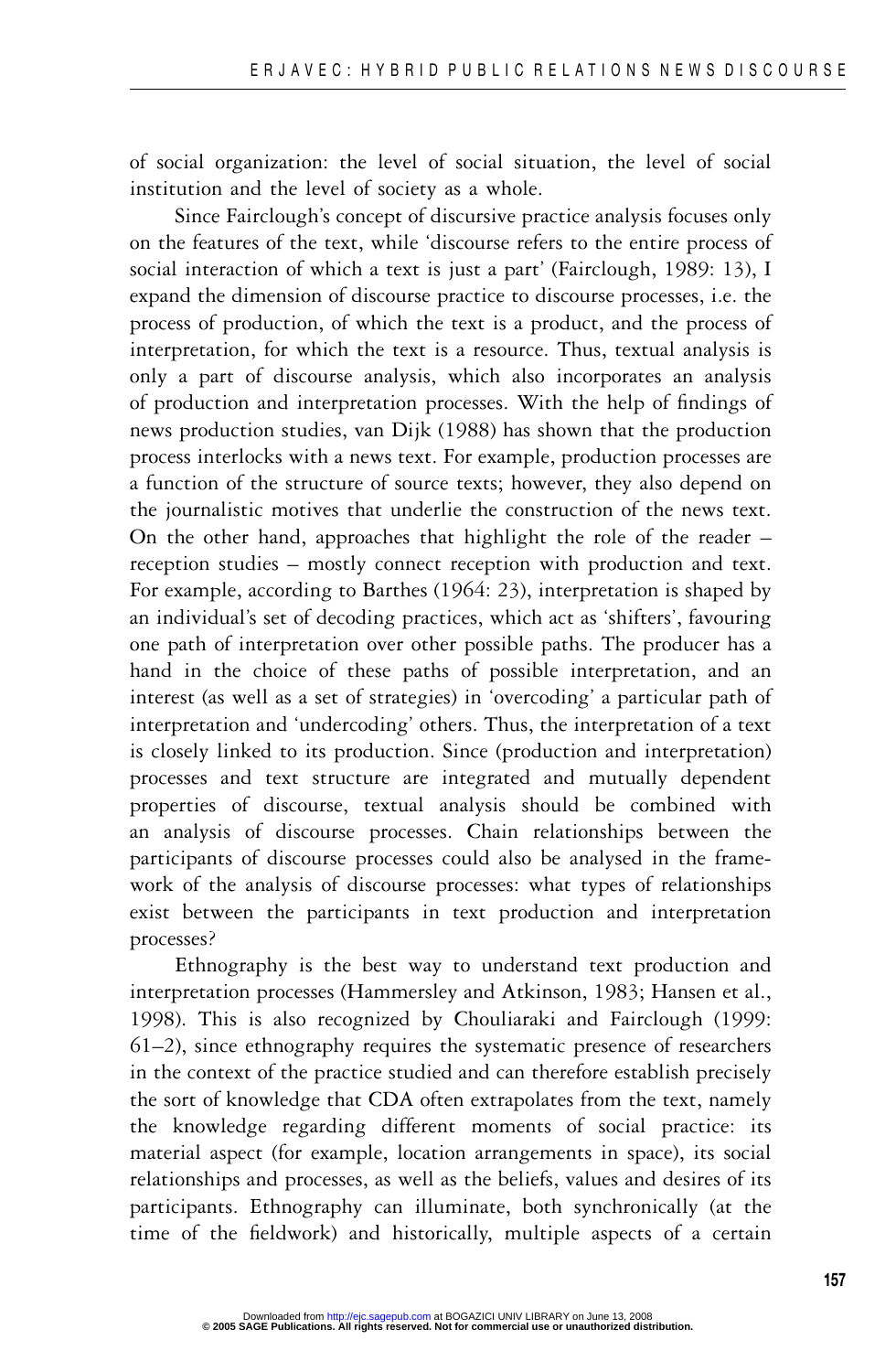practice; furthermore, it also provides an invaluable context for assessing the articulatory process in practice and the specific function of discourse. Eriksson (2002) also proved the usefulness of ethnographic methods for CDA with an analysis of television's text production and reception, which showed that television plays a crucial role in the reproduction of political discourse.

For the purpose of PRN analysis, it is necessary to define some concepts that enable identification and analysis of elements of other types of discourse (non-conventional) that are overtly used in (conventional) discourse. Fairclough (1992: 64) adopts the approach of French discourse analysts and defines *intertextuality* as the instance where specific other texts are used in a text (i.e. specific sections of other texts are incorporated into news reports with the use of quotation marks and reporting clauses), whereas *interdiscursivity* deals with the question of how discourse type is constituted through a combination of elements of discourse orders. The concept of interdiscursivity focuses on discourse conventions rather than on other texts as constitutive. An example of interdiscursivity would be 'mixed genres', combining elements of two or more genres, such as 'chat' in television chat shows, which is partly entertainment and partly performance (Fairclough, 1992).

In addition to interdiscursivity*,* the concept of *interpractice* is presented in the dimension of discourse practice, which identifies the instances where specific alternative modes of text production and interpretation processes are used in practice. For example, in the news discourse production process, the news producer (journalist, editor) selects and produces the news. Where the journalist is passive in the processing of information, such as reactions to the initiatives of PR sources, routine coverage of events and rewriting of press releases, the interpractice that occurs is a hybrid practice consisting of journalistic/ editorial practice and PR practice, whereas, in the process of interpretation, interpractice occurs when the reader believes he/she is reading the news, while he/she is actually reading PR information. An earlier study of mine (Erjavec, 2004) also proved the usefulness of interpractice for CDA through an analysis of hybrid discourse between advertising and journalism.

Different news production studies or the so-called 'sociology of news' have clearly demonstrated the usefulness of ethnographic methods, such as participant observation and interviews (Tuchman, 1978; Gans, 1979; Golding and Elliot, 1979; Fishman, 1980; Schlesinger, 1987; Helland, 1993). These studies have also found that the journalistic process of text production is, to a large extent, a routine practice. The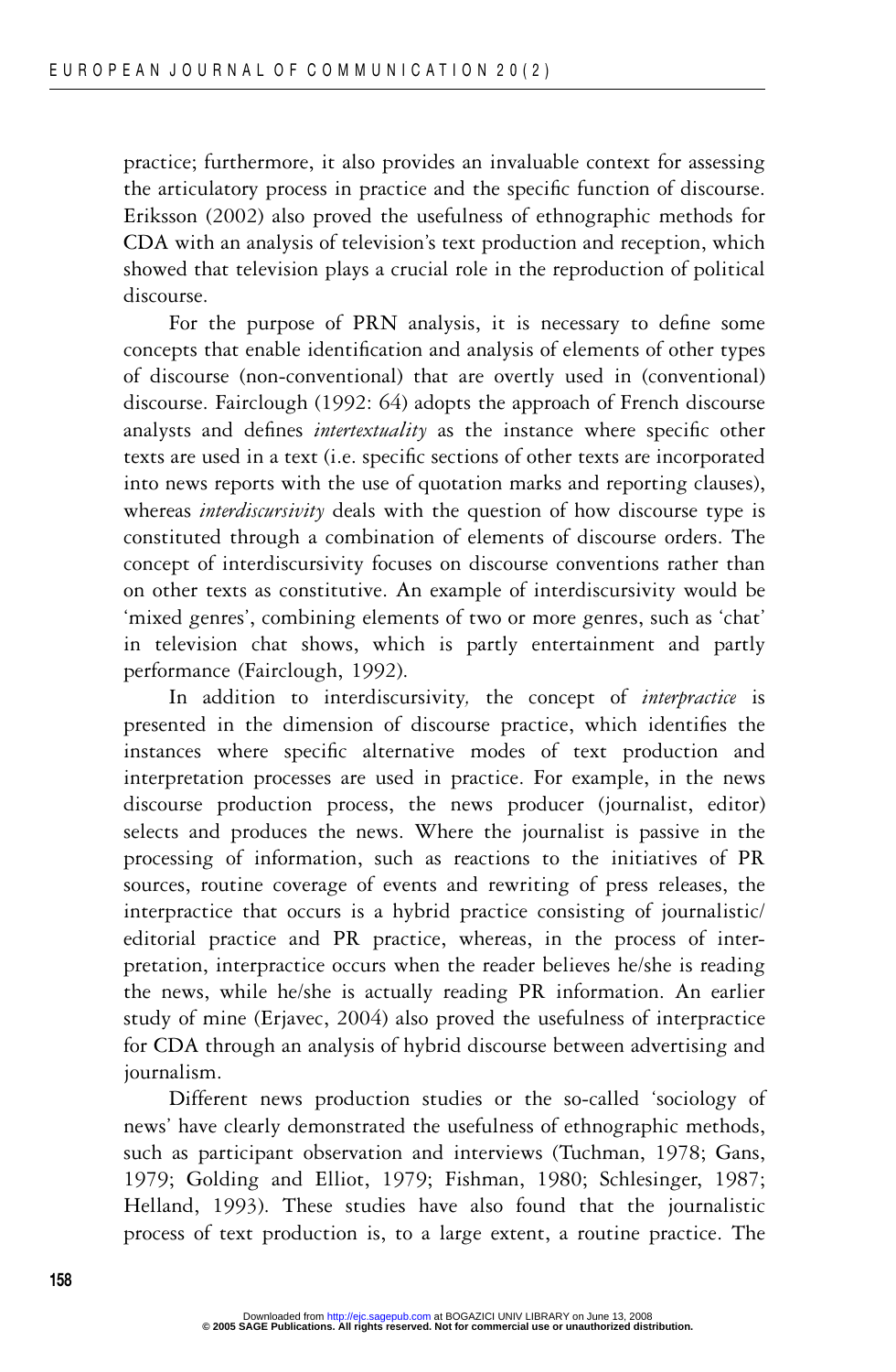meaning of a text – its ideational and interpersonal functions – is a result of the text production process. In this process, journalists use an established form and habitual methods in order to manage production. The work can be performed in more or less routine and institutionalized ways, which, of course, influences what can be expressed in the text, and how it can be expressed; it has a consequence for how PR information is formed as news.

My aim is to combine these insights into a multidimensional approach for PRN studies: an approach that considers the structure, as well as the processes, production, interpretation, textual interdependence and overlap of the communication process. In order to be able to identify and analyse PRN items, the research is presented stepwise. In the first step, I analyse PRN production practices and collect a corpus of PRN. In the second stage, I identify discursive elements of PR using textual analysis. While I do not treat reception in the traditional sense of studying audience reception, I do hope to employ the sensitivity of the reception paradigm in order to uncover the responses of PRN producers to PRN practice.

#### **Analysis of PRN discourse**

#### *Interpractice: analysis of the PRN production process*

Data were collected using two methods of field research: participantobservation and in-depth interviews. In 2003, I spent 120 hours in the offices all four quality daily newspapers in Slovenia over a period of 12 weeks. I participated in and observed the news production activities in all editorial departments, apart from the foreign policy and sports departments.<sup>2</sup> My goal was to immerse myself in the world of PRN production and to provide an adequately 'thick' description of the 'informal logic of the actual life' of PRN producers (Geertz, 1973: 17). Participantobservation was necessary due to the problematic nature of the subject of analysis, since the producers of PRN were aware of the fact that, according to the journalistic code, $3$  this practice is prohibited in Slovenia, and they were very reluctant to discuss the issue. The use of in-depth interviews was also intended to obtain the participants' responses regarding PRN practice. I conducted in-depth interviews with three journalists and three editors<sup>4</sup> from each newspaper. The interviewees were between 22 and 45 years old and all but five were women. Since they would only be interviewed under the condition of complete anonymity, I refer to them by letters of the alphabet. In the first step of the research,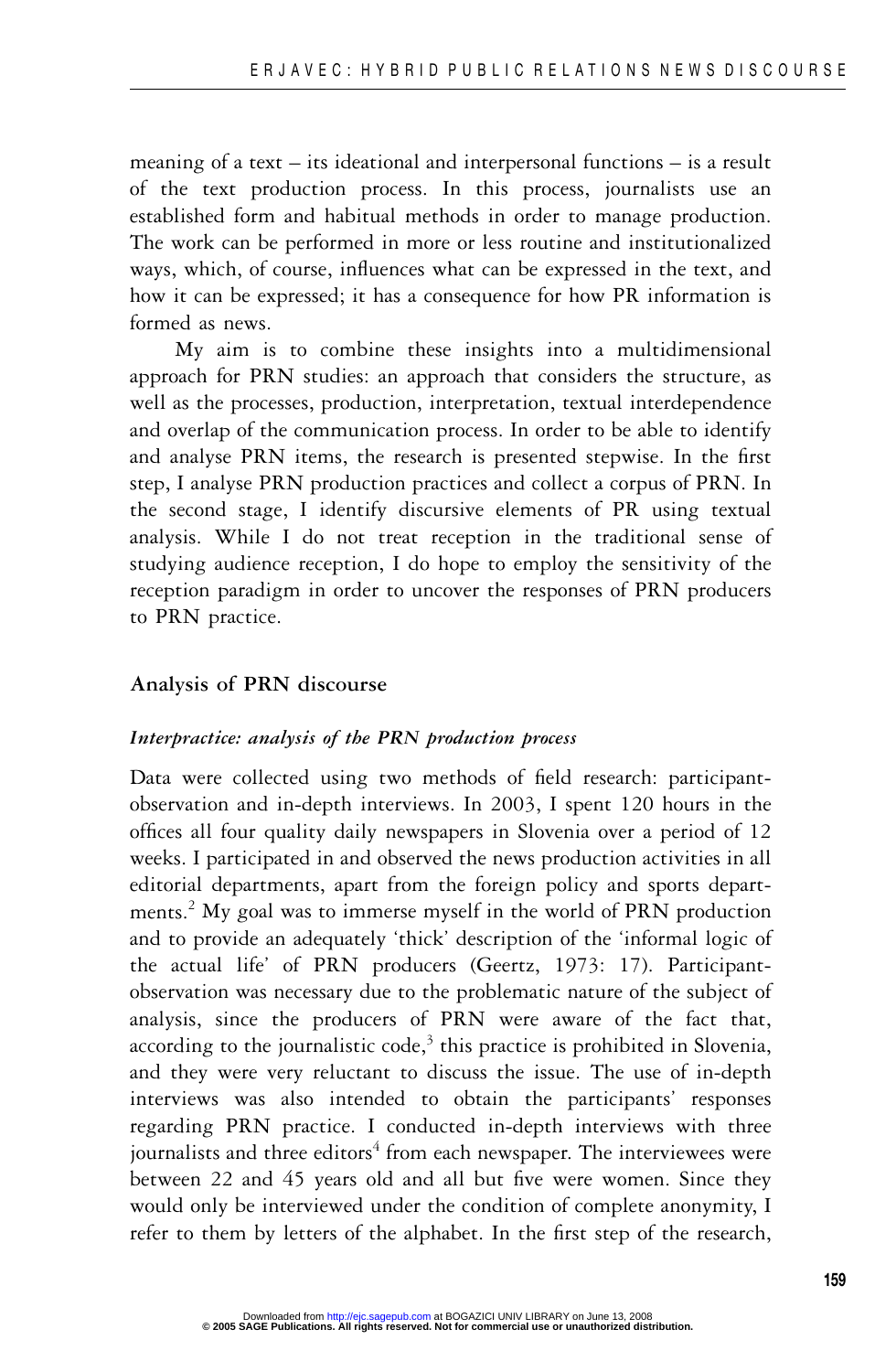my aim was to uncover the elements of PR practice that are used in journalistic practice, and identify PRN items for textual analysis. The results are presented in three, often interrelated, stages of news production – information gathering, selection and writing.

#### *Information gathering*

Most participants felt that finding news was not their responsibility, since they don't even have the time to process the information offered: 'How can I find the time to search for news, when I am not even able to process the existing information?' (Journalist C). In compliance with studies dealing with changing patterns of news sources (McManus, 1994; Davis, 2000; Manning, 2001), participant-observation showed that PR sources are a main source of information. Journalists obtained PR information from press conferences and press releases, or via mail, email, fax and Internet, and also via telephone calls or face-to-face conversations with PR practitioners.

Due to an oversaturation of PR information (up to 18 different pieces of PR information per journalist per day) from official, as well as alternative, resource-poor sources such as worker unions, peace movements, ecology organizations and anti-globalist groups,<sup>5</sup> the journalists created the illusion that PR sources cover newsworthy events in society. So, what did these PR sources represent to the journalists and editors? They represented a primary source of information, with the help of which they could reflect events in society. The principal work of the news producers interviewed was based on a construction of reality motivated by narrow interests, since they predominantly used the information provided by PR practitioners, whose goal is not to expose information or report impartially on social organizations, but rather to present a particular image of a paying client, or, in other words, to form and maintain a positive public face to readers (Grunig and Hunt, 1984; Wernick, 1991; Wilcoy et al., 1995; Wragg, 1993). The pursuit of such journalistic practice was at the expense of the unorganized sources.

Why did journalists and editors use PR sources? The analysis revealed at least five reasons.

*Accessibility of information* News producers used PR sources because they were physically accessible; furthermore, PR practitioners sent the information regularly and in large quantities. Or as Fishman (1980) puts it, a 'bureaucratic affinity' exists between journalists and institutions. In addition, PR practitioners are a good source of information that would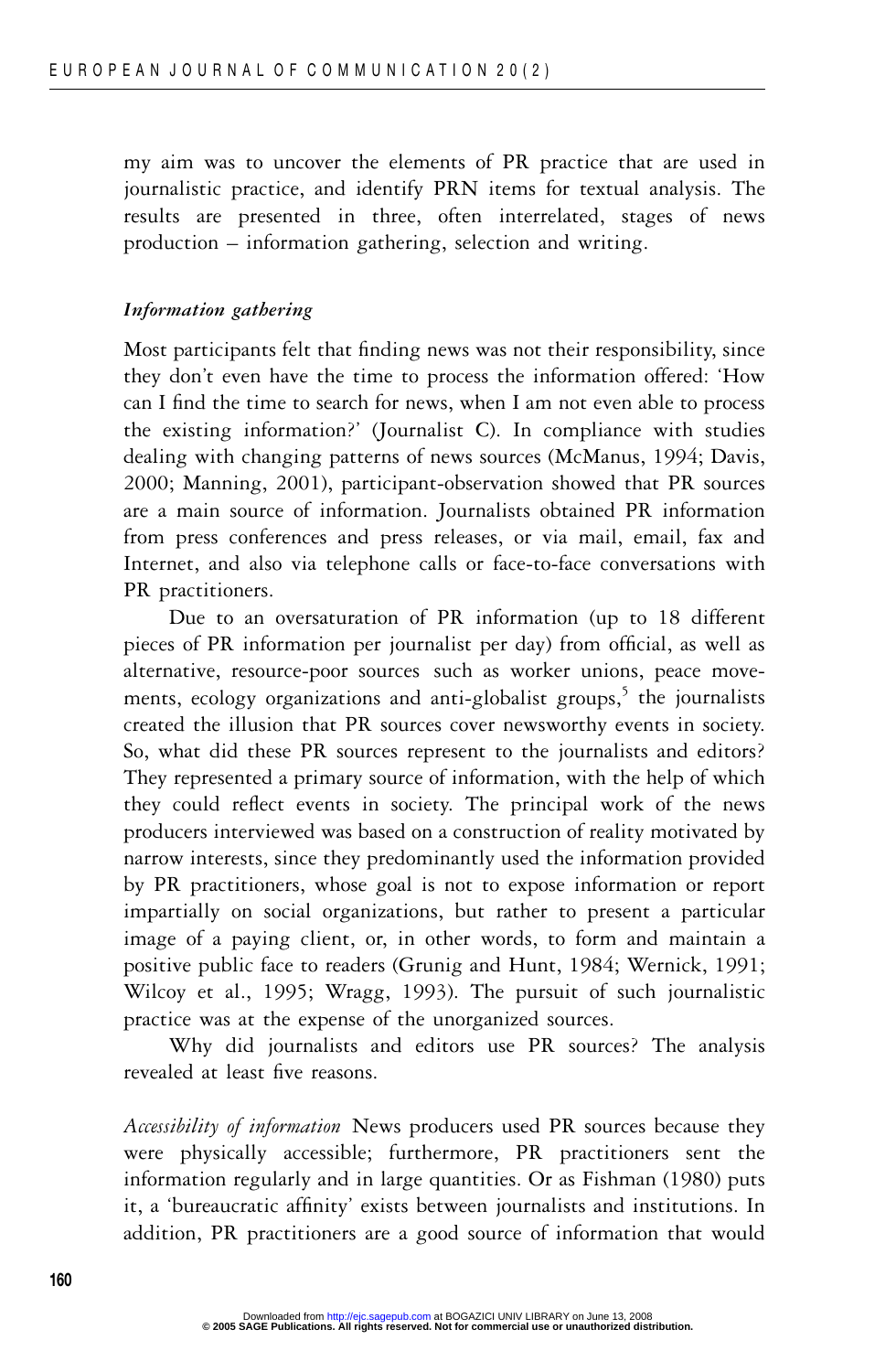not be available elsewhere: 'I know where to obtain the information I would not receive from the managers' (Journalist F). Journalists and editors also used PR sources because PR practitioners might otherwise threaten to limit their access in future to information, which is 'of vital importance in the competitive struggle among the newspapers' (Editor I). In one case, such a threat was actually followed through: 'Due to the fact that only the idea of the piece was based on the news release – namely, I also published the information of competitive companies – I did not receive an invitation to their following press conference. The editor had to intervene' (Journalist P).

*Journalistic routine practice and news values* The 'primary definer' (Hall et al., 1978) status of official sources is structurally determined by the routine practice and values of journalists, which has been confirmed by many various studies (e.g. Golding and Middleton, 1982; Philo, 1995). News values dictate that the public must be informed regarding the policies/activities of individuals and institutions, which, in theory, draw their legitimacy from the support of the public. They also dictate that institutional representatives command an authority and respect that per se justifies their source status.

In addition to already established news values, the news producers on the quality dailies take into account the relevance of information to the audience's lifestyle, which particularly corresponds to PR information because of its consumer orientation. Due to the 'span of interests of today's readers' (Editor M), the journalists write 'not only about politics, but also about lifestyle' (Journalist A) – issues such as fashion, health, leisure time, personal finances – and choose PR sources that offer lifestyle information: 'PR information about a new mobile telephone will be published, because I am certain that our readers need this information due to their lifestyle' (Editor J). According to a conscious conception of the lifestyle of their readers – whom they perceive as consumers – journalists and editors 'presented key information on quality products' (Journalist G) or services.

*Economic, political, cultural and ideological pressures of PR sources* Official sources have the power to exercise pressure on news producers. The state and its institutions have the political power and corporate sources have the economic power to restrict or enable access to information. The pressures from corporate sources were predominant: 'In the last few years, political pressure has been replaced by economic pressure. This is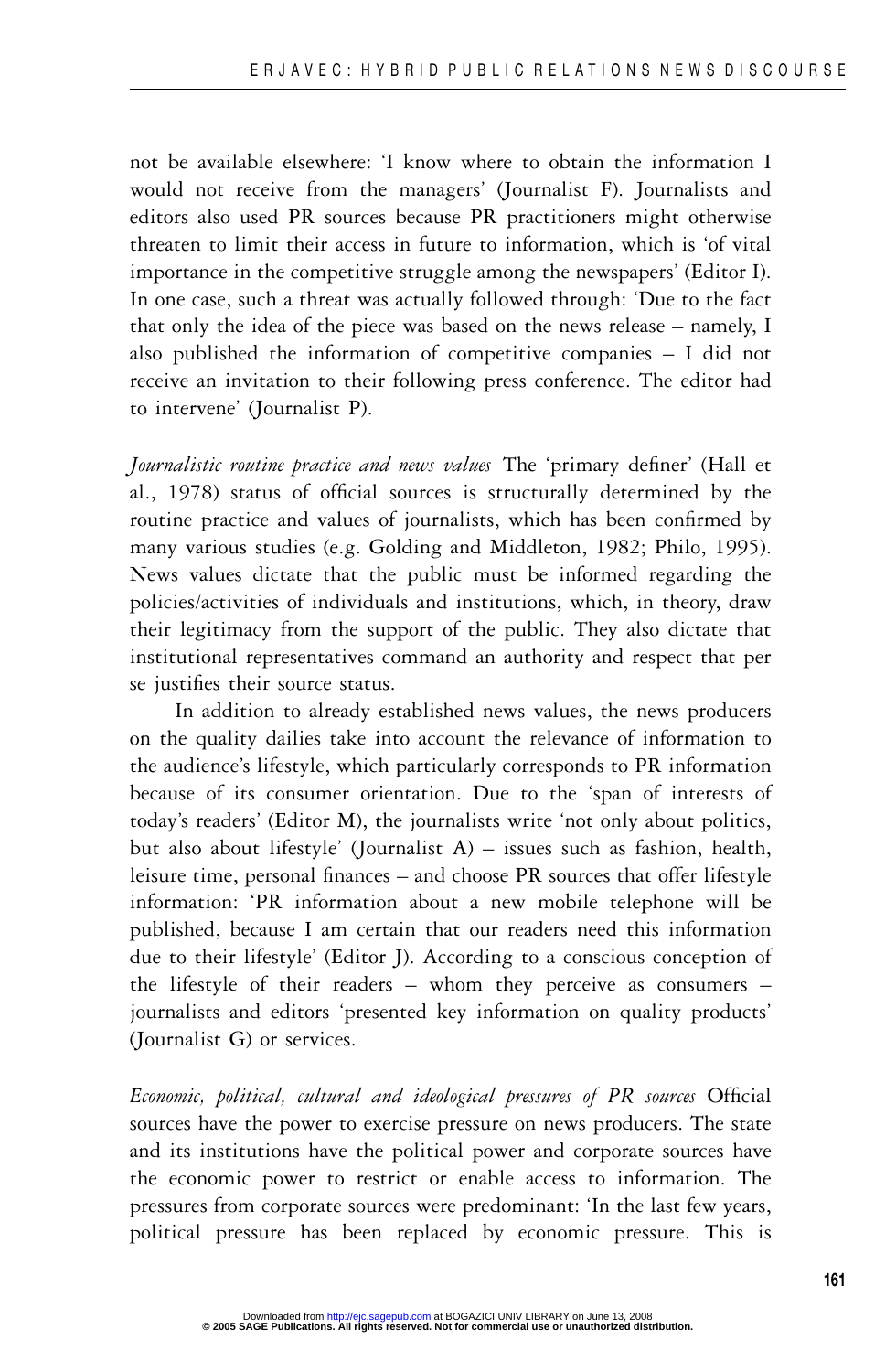illustrated in the fact that PR people blackmail us to publish or keep back certain information by threatening to discontinue their advertising', stated Editor E. PR practitioners were using this kind of coercion not only regarding the publication of promotional information, but also to protect their client; furthermore they would use such coercion to also ensure 'unsuitable' information about their client was not released into the public domain.

Even though this research confirms the findings of earlier studies (e.g. Miller, 1994; Manning, 2001), that the selection of PR sources is correlated with the economic resources of PR, it also shows that in crisis situations, where there is clear disagreement between official and nonofficial actors, the journalists will choose PR sources from groups who have, as Bourdieu would say, 'cultural capital'. Non-official, PR resourcepoor alternative sources (ecological movements, peace movements, antiglobalist movements and other groups, who are fighting against the politics of state/corporations) exercised pressure on the journalists through an appeal to public interest. Or in other words, those PR sources have succeeded in gaining positive newspaper coverage through strategies focused on the 'needs of the public' (Journalist S) rather than on 'personal or partial interest' (Journalist S).

Certain topics and sources were continuously selected due to ideological pressures, which would also be connected to the interests of the powerful and maintaining the status quo. Journalists continuously covered the topic of the conflict between 'them' (Roma, 'erased citizens', Muslims or other groups of foreigners) on the one hand, and 'us' (Slovenes) on the other hand, in order for the political sources to legitimize their dominant position. The research also reiterates the earlier argument that non-organized marginal groups are also marginalized in the media due to a journalism that mainly relies on PR sources.

*The employment status of journalists, lack of human resources in editorial offices and time pressure* Since there is a lack of human resources in editorial offices it means that news producers rely heavily on PR sources: 'Since we don't have enough journalists, they are often forced to publish the information in the format they have received it, because they don't have the time for a detailed study of the story' (Editor A). Furthermore, journalists who do not have a full-time employment contract (the majority of young journalists are temporary employees) were particularly vulnerable to the pressures of PR practitioners: 'A temporary employee does not have the support of the editorial board, while at the same time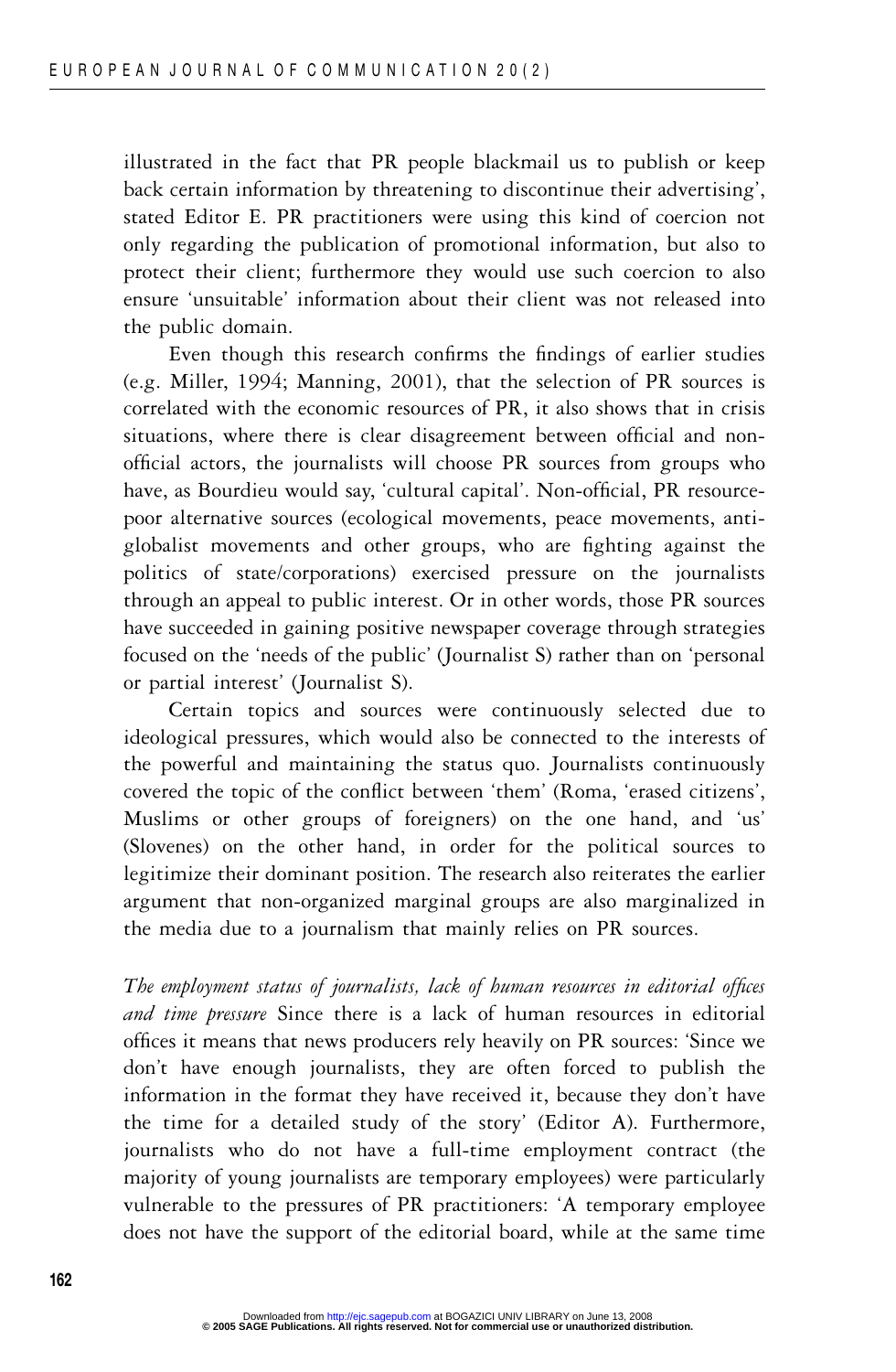he/she succumbs to PR pressures due to his/her knife-edge existence' (Journalist J).

*Journalists' and editors' personal motives* Personal relationships, through relatives, friends or work colleagues (i.e. during their spare time, some journalists work as PR practitioners or PR consultants), also contributed to the use of PR sources. Additionally, in consonance with the literature (Aronoff, 1975; Curtin, 1999), many participants mentioned that personal relations with PR practitioners led to more favourable attitudes towards the information provided by those practitioners. Some participants also confessed that they chose PR sources simply because they were 'lazy' (Journalist A): 'such work is the easiest' (Journalist V); 'work results are at least doubled with the use of PR information' (Journalist D); and 'it is easiest to bend under PR pressures' (Editor C). Journalists and editors were also tempted to use PR sources because of the gifts and 'perks' they received at press conferences (i.e. notebooks with logos, folders, luxury food and drink) or personally (i.e. paid travelling costs, products such as mobile telephones).

What was the attitude of the journalists and editors interviewed towards PR practitioners? In contrast to most studies, which have tended to find a negative, often antagonistic relationship between them (e.g. Aronoff, 1975; Pincus et al., 1993; Curtin, 1999), the participants interviewed in this study had quite varying relationships with PR practitioners; however, positive relations prevailed. The majority of the interviewees confirmed that they regularly used PR sources and their information, and believed that their work and the work of PR practitioners was interdependent: 'PR people make my work easier and shorten the time needed to search for information. However, it is obvious that they also profit due to the publication of the information' (Journalist N). Some individual journalists confessed that they use PR sources almost exclusively and that they are dependent on these sources: 'I am dependent on PR sources due to the lack of time' (Journalist O). A handful of participants claimed that they never use PR sources and had an extremely negative attitude towards PR practitioners: 'I don't use PR sources, because PR people manipulate journalists by giving them gifts in exchange for free promotion in the form of a journalistic article' (Editor D). In the interviews following participant-observation, which had established the use of PR sources, the majority of those participants who strongly denied ever using PR sources and their information were defined as using them occasionally.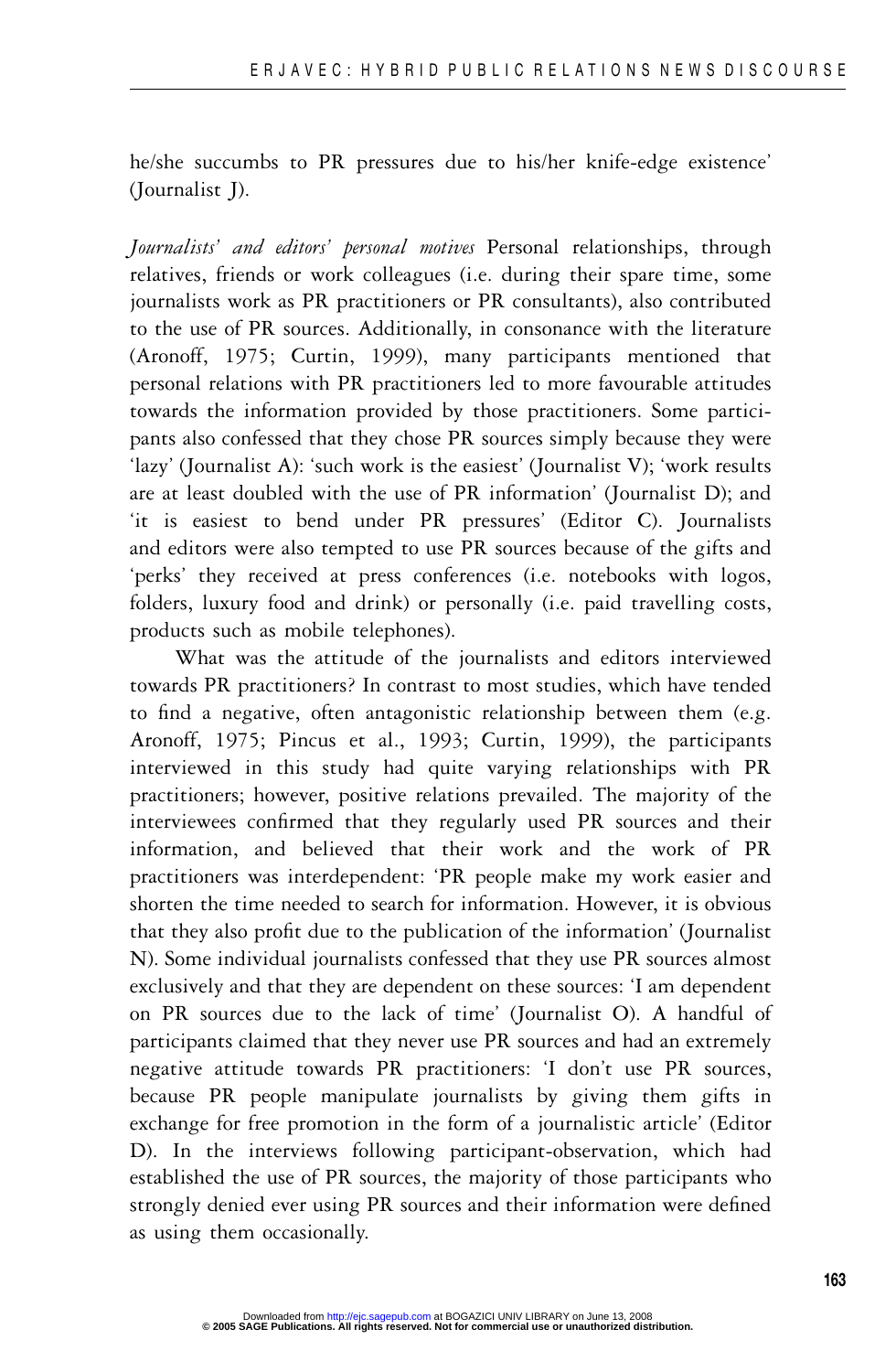#### *Selection of sources, events and information*

Despite the fact that the majority of participants interviewed admitted using PR sources and information, they also expressed a belief in the autonomy of their news selection process: 'I am the one who chooses what I will be reporting on, regardless of the pleas of the PR people' (Journalist F). The journalists and the editors believe they exercise an autonomous choice, even though this choice is mainly limited to different PR sources and their information. However, the choice of PR sources is only exceptionally based on a criterion of public interest, or as stated by Editor M: 'When I select the sources, I always ask myself: Who benefits from the event or information? Does the information serve the larger public welfare or particular interests?'

The majority of events covered were organized with the purpose of promoting or protecting persons and institutions by covering the event in the media. Boorstin (1962) defined such events as 'pseudo-events': unreal events, events without rational meaning and no point outside the circle of the media for which they were designed. The most frequently used pseudo-events were press conferences. The journalists see the advantage of press conferences over individual research in that 'you can find out everything you want and more in one place' (Journalist R); 'you don't have to put in a lot of work with them' (Journalist C); and 'they are cheap' (Editor N). Participant-observation showed that journalists ask few or no questions at press conferences. If they do it tends to be when highstatus individuals such as politicians, high-level officials and the like are involved and/or if something very unexpected has happened, e.g. a press conference regarding an environmental accident. In other instances, journalistic questioning is disappearing and the events remain under the absolute control of the PR people. Interviewees also confirmed that the information acquired through the Internet (home pages of state institutions, corporations, movements, individuals) is replacing press conferences for event coverage, as it is 'cheaper and simpler' (Journalist E) to obtain and select information in this way; furthermore, it 'allows for an optimal use of my time, since I don't have to organize my timetable round an event, because I can get it on the Internet whenever I want' (Journalist H).

#### *Writing*

Participant-observation shows that journalists use PR information, reproduced in different ways, in over half of all published news. There are at least four variations of such news reproduction. The prevailing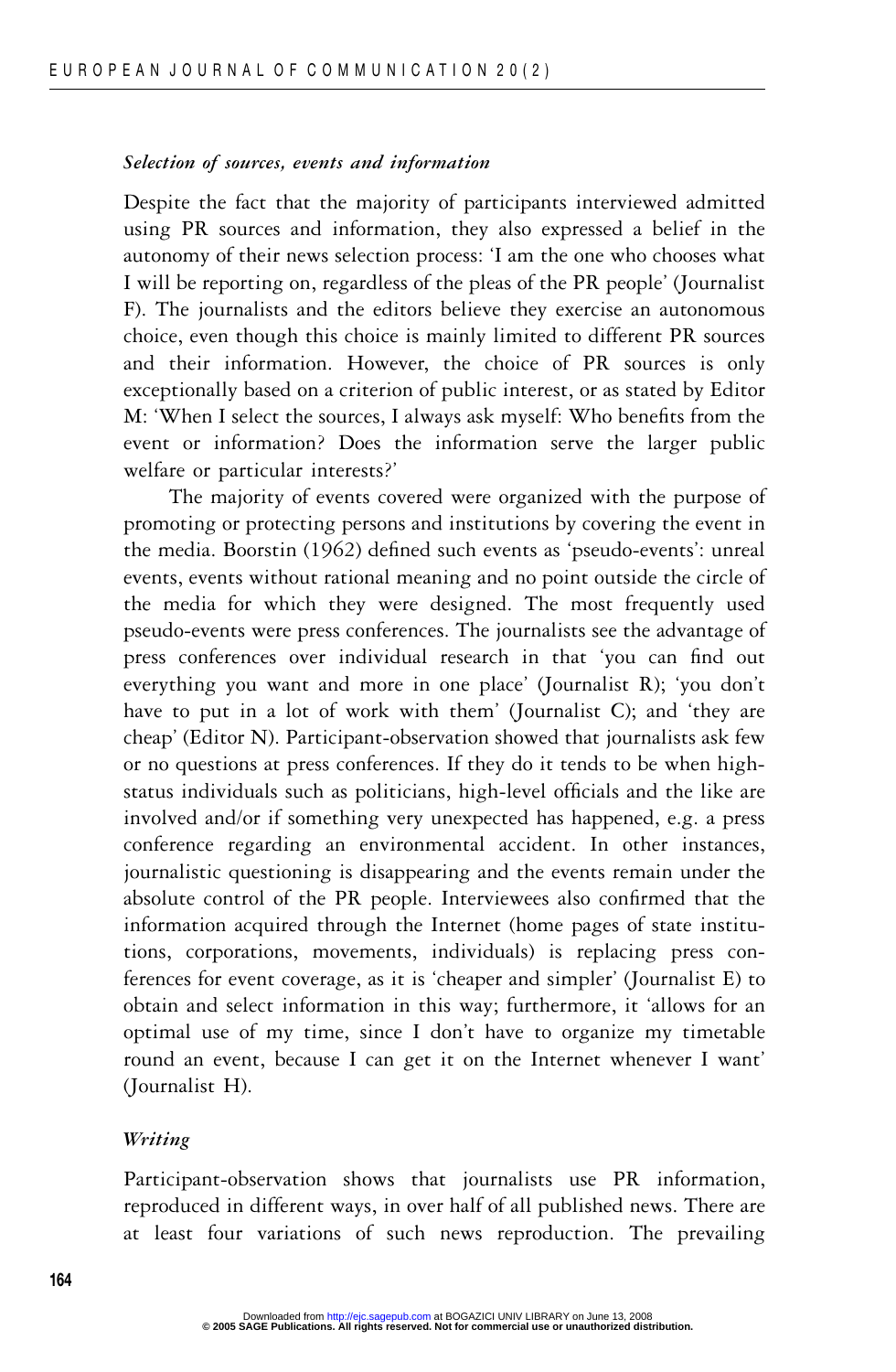method<sup>6</sup> consisted of choosing key PR information and neutralizing words of overt praise such as 'wonderful', 'unique', 'a great step forward' by erasing those words and/or inserting less positive words, such as 'quality' instead of 'wonderful'. The information is presented in an appropriate genre, mostly news items, news reports or features. The majority of information is identical to the PR information, while the source is concealed. Even though this practice prevailed in the coverage of economic topics, it confirmed what many other studies have shown (Russ-Mohl, 1994; Bentele, 1998; Michie, 1998), that journalists tend to use PR information without stating the source.

The second method (also in a quantitative sense) of reproducing PR information that was prevalent in the coverage of political topics is similar to the first method. The only difference is that in this case the journalists state the source of primary information. The third method involves journalists summarizing the topic or idea presented in the PR information; however, the piece is written in their own words, and the source of the information is stated. Despite the greater activity, the journalists still predominantly use the PR sources in their writing. The fourth method involves journalists who cover economic topics rewriting or just copying a press release without stating the source. While the second and the third methods of PR information reproduction are problematic because the news production practice is predominantly relying on PR sources, according to the journalistic code, the first and the fourth methods are prohibited, because a journalistic text is being published without the processing of information and without stating the source of information. It follows that the term PRN relates to the products that are created using the first or last method.

Although most participants admitted using PR sources, they denied the prevalence of not citing sources. None of the participants felt compelled to explain the reasons behind the use of PR information, although we can conclude from responses made earlier in the study that the journalists would defend themselves by claiming autonomy since they choose their own sources.

The analysis of the PRN production process found that over a quarter<sup>7</sup> of all published news is created by reproducing PR information without citing the source. In this interpractice – a hybrid practice consisting of the journalistic/editorial practice and PR practice – journalists' reports are, more or less, based on the report of the PR source in terms of the staging and control, and such journalistic products thus achieve the PR goals.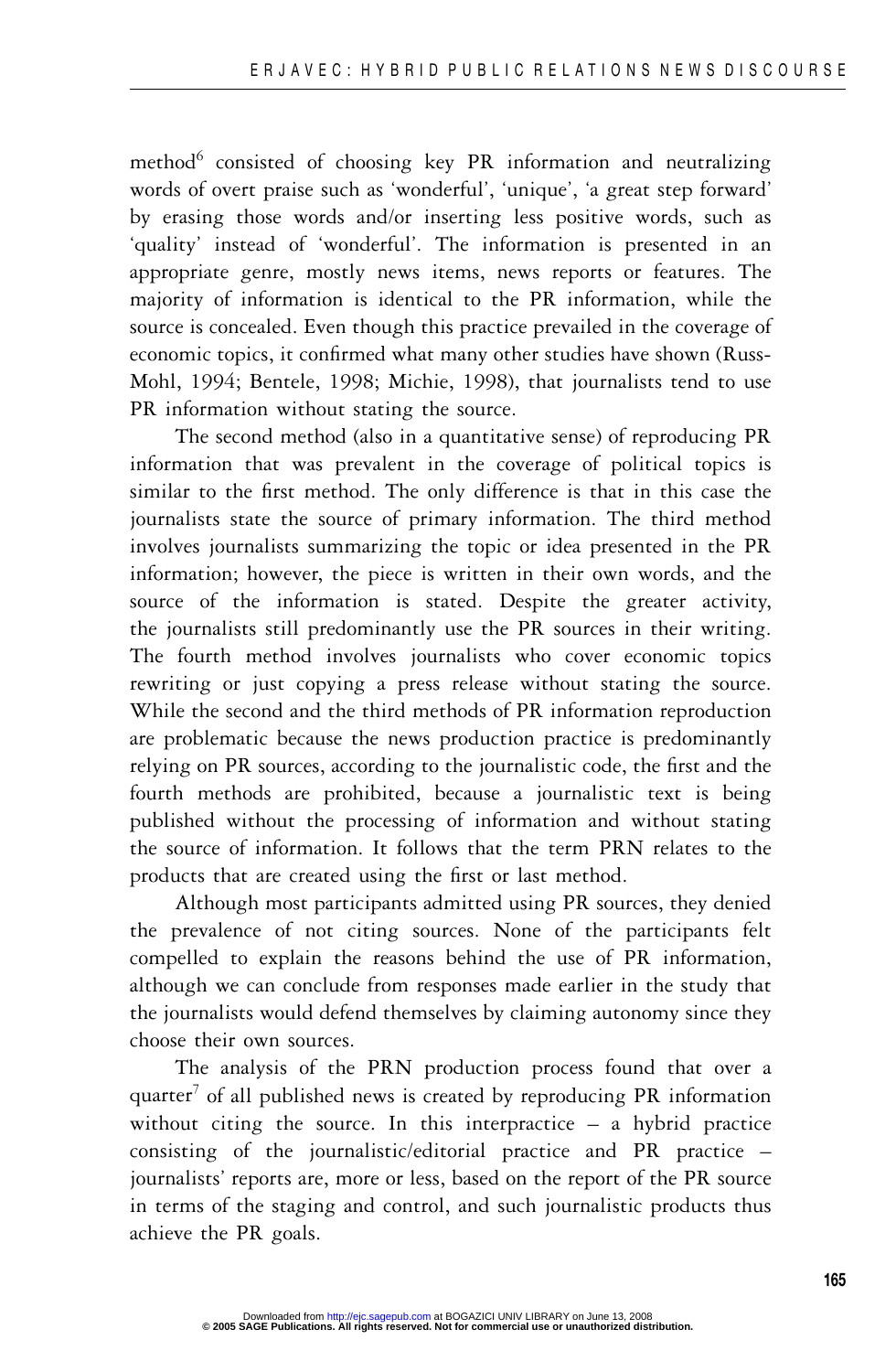#### **Interdiscursivity: textual analysis**

If interpractice analysis points to the fact that PRN items are produced by the domination of PR practice within journalistic practice, then the analytical task is to identify those linguistic choices within the PRN discourse that point to the choices at the level of interdiscursivity.

The sample subjected to a detailed discourse analysis consists of 32 news reports<sup>8</sup> identified in the first step of the research as PRN items published in the news genre. The sample consists only of those news reports whose production I observed at all levels, from the search for information to the writing of the news report. These news reports were mostly written in the local and economic editorial departments of the newspapers analysed and were predominately based on economic PR. Although I use the term PRN in a general sense, I also use the term 'public relations news reports' (PRNR) for selected texts that were published in the form of news reports.

News reports were chosen for the analysis because they were perceived as the most factual, disinterested, impersonal and objective genre in the mass media by the journalists themselves and also by the general public (White, 2000). The main aim of interdiscursivity analysis is to uncover discursive elements of PR used in news report discourse. The findings of this analysis are additionally confirmed with a comparative analysis of a typical PRNR and its press release, presented in Figure 1.

#### *Intertextuality*

Even merely scanning the two texts, we find intertextuality between them, while the analysis of propositions – propositions are defined as the smallest independent meaningful constructs of language and thought typically expressed by a single sentence or clause (van Dijk, 1988) – confirms this notion, since public relations news reports' propositions are identical to the majority of press releases' propositions. Since it would be senseless, due to duplication, to state the propositions of both texts, I decided rather to present the results of the macro-semantic $10$  analysis, which deals with global meanings and enables the description of the meaning of the entire text (Pan, 2002). It was found that the macroproposition of both texts is the same, i.e. the business success of Loxus. Previous interpractice analysis also confirms the fact that press releases are used as a basis for PRNRs, therefore creating a 're-contextualization' (Bernstein, 1990; Chouliaraki and Fairclough, 1999) of PR discourse to news report discourse, i.e. the journalist altered the explicit charac-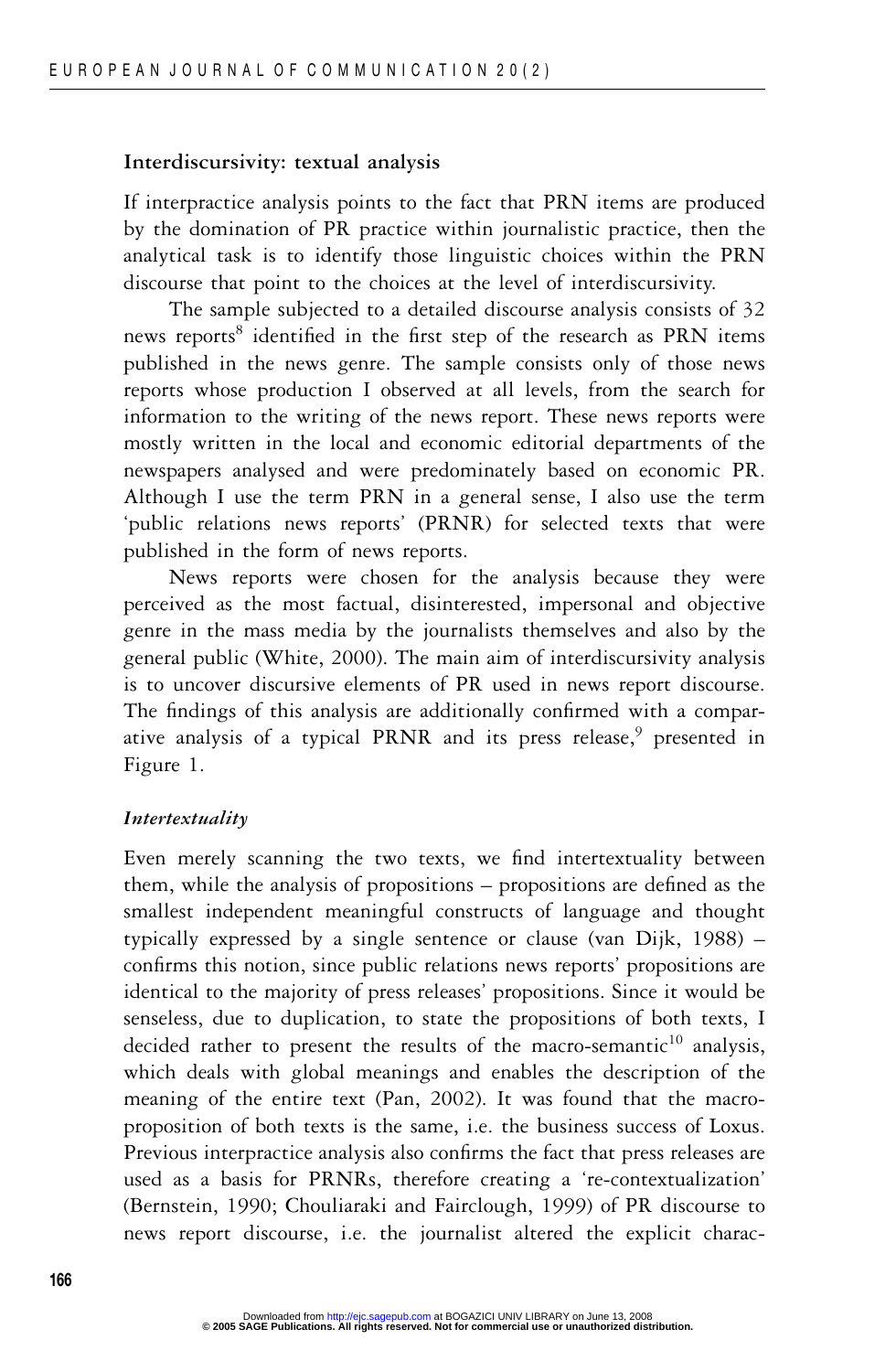

#### **Figure 1**

teristics of the press release in order for the text to be appropriate for publication in a newspaper (changes are presented later).

However, since my intention is not merely to show the similarities between the two texts, but mainly to uncover the PR discursive elements incorporated in the PRNR, I focus on the comparative analysis of both texts – thus giving newspaper readers the tools to recognize PRNRs, since they don't have the option of comparing both texts. However, I use this analysis only to confirm the incorporation of PR discursive elements into a PRNR. The main focus is on an interdiscursal analysis of a PRNR, which is performed from a macro-structural (topic, perspective, choice of sources, generic structure) to micro-structural textual analysis (lexis).

#### *Topics*

Topics or themes are an important aspect of news reports (van Dijk, 1991), and as the analysis shows, they are crucial in interdiscursivity analysis. Within news discourse, topics represent what news producers construe to be the most important items of information. The PRNR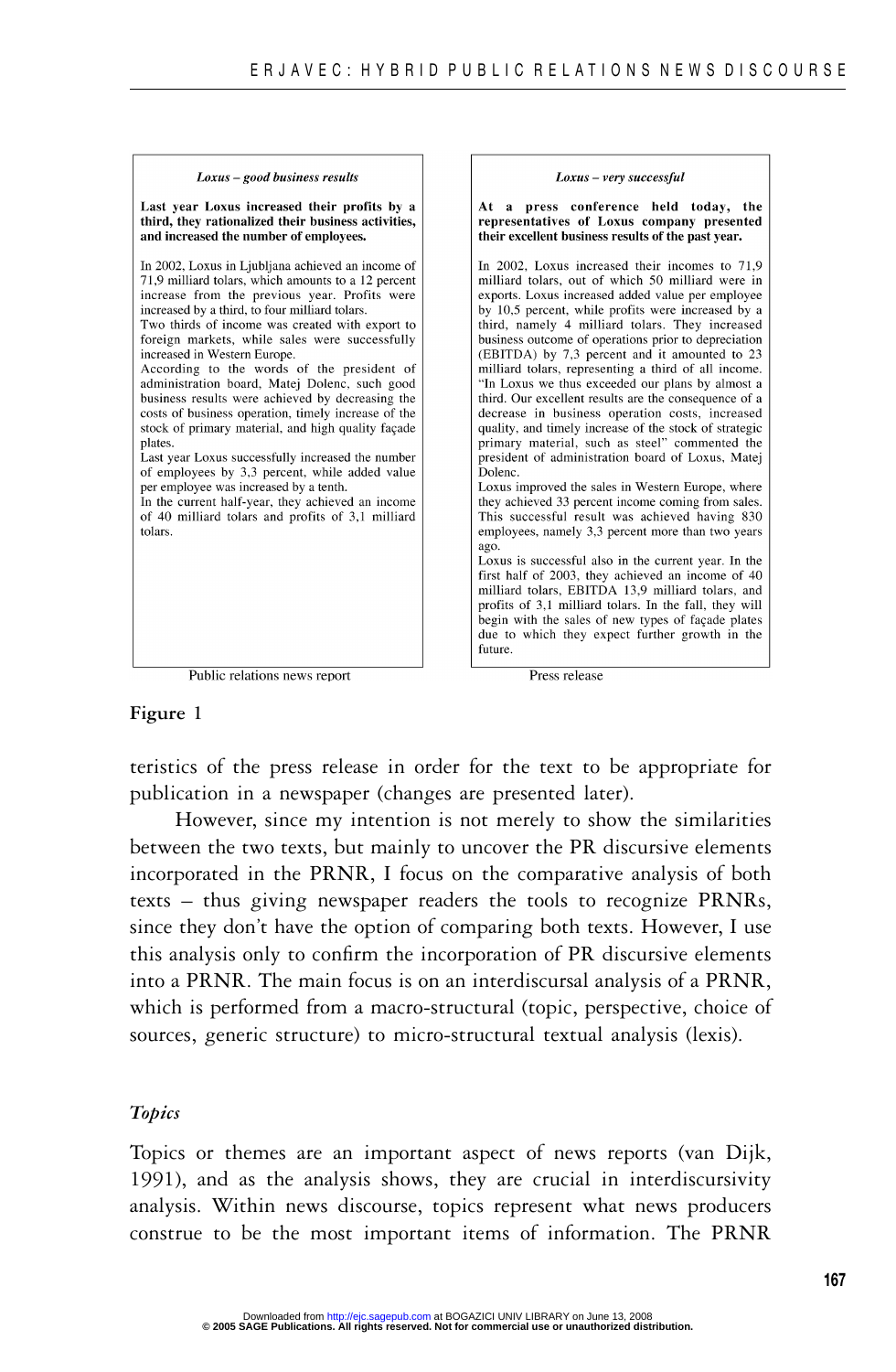might contain the following topics: success reports, award achievements, new or improved products or services, major contracts, competitions, sponsorships, VIP visitors, new equipment orders, purchase of new premises, milestones and other measures of success, which are all typical topics of press releases (Grunig and Hunt, 1984; Wilcoy et al., 1995; Wragg, 1993). A comparative analysis of the example PRNR and press release also demonstrates that the topics of both texts are identical and focus on business success. Furthermore, PRNRs tend not to cover social events, as is typical of news reports (van Dijk, 1988; Bell, 1991), but rather deal with promotional activities/characteristics of the subjects discussed. The themes analysed reveal another feature: they have little news value, i.e. they are not important for the general public, but rather for a limited number of individuals and organizations, and above all for the subjects in question.

#### *Perspective*

Perspective is an important feature of discourse meaning: namely, the point of view from which events and actions are described (van Dijk, 1991). Perspective is both a local and global feature of semantics and is expressed by various textual signals, which are analysed in more detail later. Now, I focus on the global semantics of PRNRs. Both textual examples in Figure 1 are written from the same perspective, or, in other words, the PRNR covers the topic from the same point of view as the press release, i.e. from the organizational point of view, and neglects those perspectives that would present the organization in a less positive light. Partiality is also the main characteristic of the PRNR. All the texts analysed in the study cover one organization, or more than one organization within the same interest group, presenting only the positive characteristics/activities of the subjects in question. They never present controversial or negative characteristics, which is a typical feature of promotional texts such as press releases (Grunig and Hunt, 1984; Wilcoy et al., 1995; Wragg, 1993).

# *Choice of sources*

One of the characteristics of a news report is the reliance on various sources of information, on which basis the news report is constructed (van Dijk, 1988; Bell, 1991). Hence, quotes – both direct and indirect – are frequently woven into the fabric of the news discourse to give it a semblance of 'facticity' and it is argued that a quote from the news

**<sup>© 2005</sup> SAGE Publications. All rights reserved. Not for commercial use or unauthorized distribution.** Downloaded from<http://ejc.sagepub.com>at BOGAZICI UNIV LIBRARY on June 13, 2008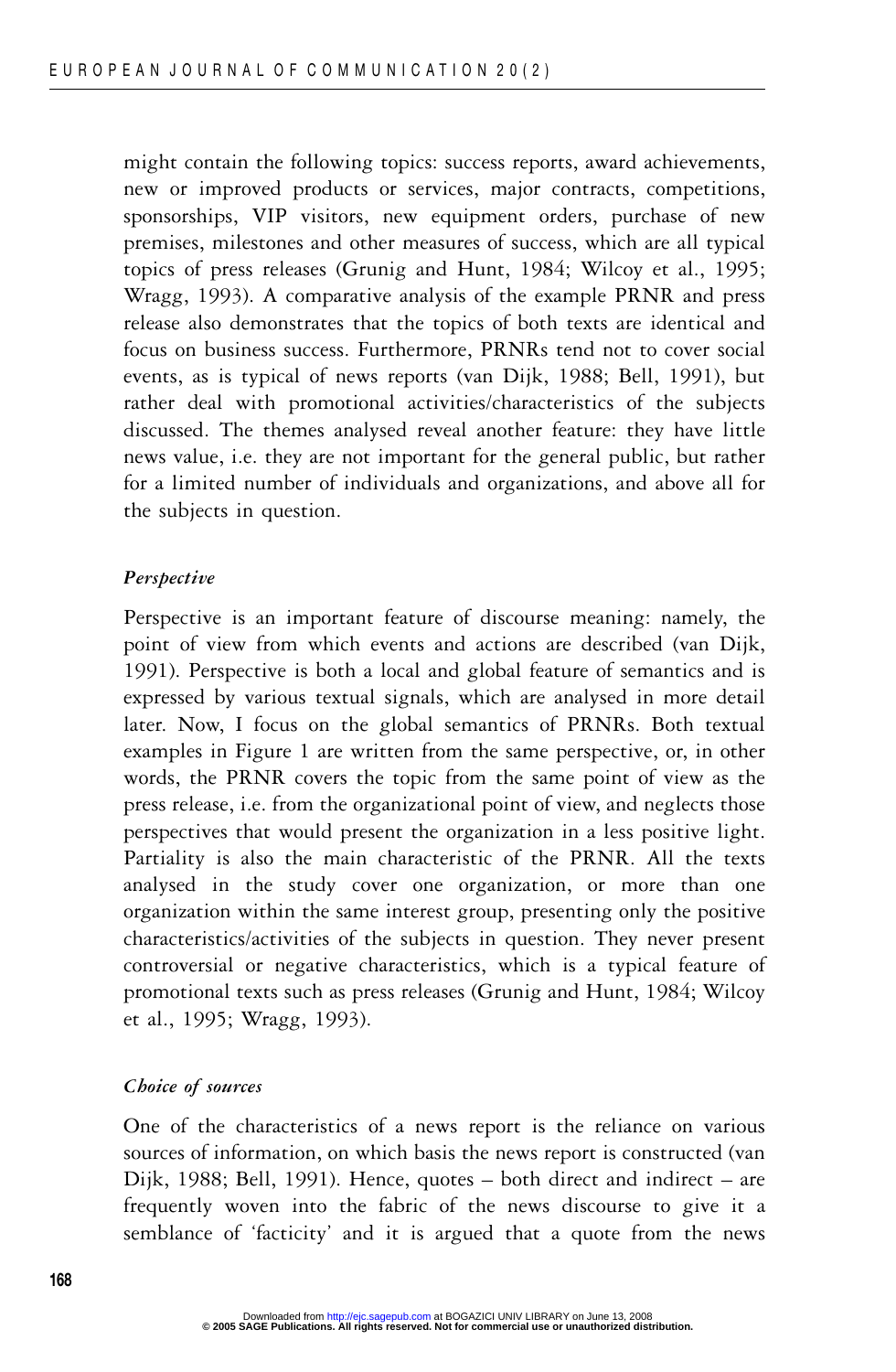maker's own words renders it incontrovertible fact (Tuchman, 1978). In the news reports analysed, the primary sources come only from the organization or its clientele. There is no multiplicity of sources, which might offer some variation of perspective, or, in other words, create a balanced, two-sided argument. The PRNR chosen in Figure 1 also confirms this fact, since it cites the same source of information as the press release, namely the president of the administration board. The most frequent sources in PRNRs are the general manager and/or president of the board followed by the PR people, while in longer news reports other representatives of the company might also appear. 'Independent' sources – sources not directly linked to the organization – are rare, but they always confirm or build upon the main point. Politicians tend to be most frequently used as 'independent' sources, demonstrating the link between political and economic elites. Thus, sources construct an illusion of truthfulness in the texts and legitimize the partiality of PRNRs.

An interesting finding relates to where journalists do not attribute the source to a press release or conference. Journalists explain this as the desire to present themselves as proactive 'information gatherers' rather than as passive receivers of 'news'.

#### *Generic structure*

Van Dijk's (1983, 1988) and Bell's (1991) schematic conception of genre is familiar within the literature. According to this concept, a schematic structure – headline, lead and satellites – is made up of stages, which are either all obligatory or some obligatory and some optional. Van Dijk's concept is oriented towards modelling the cognitive process associated with reading news stories. Bell (1991) adopts van Dijk's framework of relationships between the structure of the news report and that of the Labovian narrative of personal experience (Labov, 1972).

At first glance, the generic structure of a PRNR is the same as that of typical news reports. The form – headlines and leads printed in bold, followed by satellites – is no different from neighbouring news reports. Only a detailed discourse analysis reveals that such news reports include elements of PR discourse. The first specific characteristic of a PRNR is immediately revealed in the headline. The key characteristic of the titles of both texts is a positive evaluation of the organization. Headlines of other PRNRs in our study also demonstrate this, e.g. 'Revoz Novo mesto: Even though less Clios were produced, the results are good'; 'Modernized cable car on Kanin'; 'Factory Kovina Slovenj Gradec obtains ISO 9001 certificate: "Quality is our motto"'; 'Digitel achieves good business results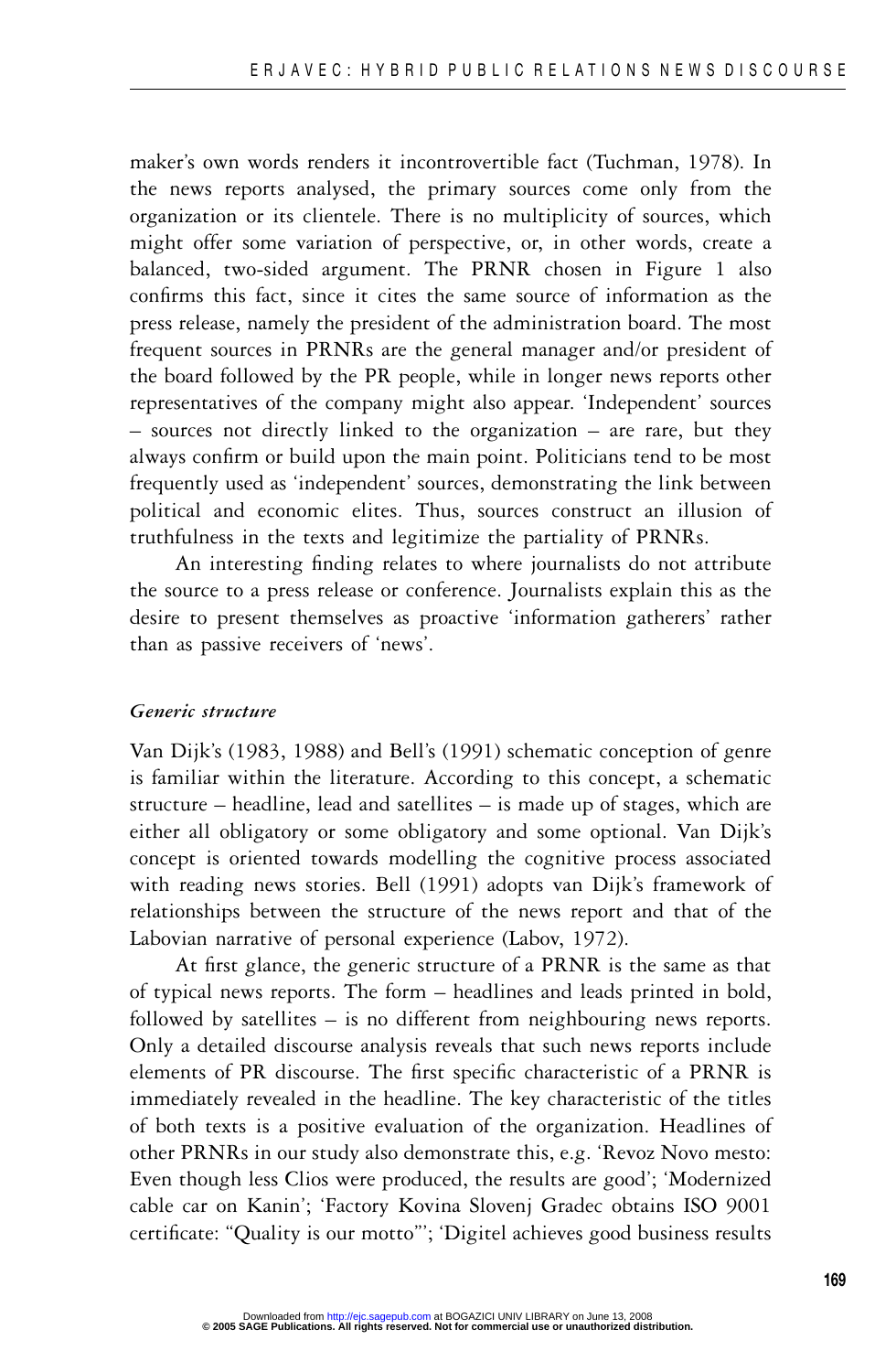in the first trimester'; 'Prestigious GSM apparatus also in Slovenia'; 'Today, Mobitel begins with the introduction of a new generation of mobile telecommunications: Among the first in the world and the only one in the country'; 'Društvo prijateljev mladine Ljubljana is offering a rich holiday programme for the children'; 'A rich artistic programme in Cankarjev dom from 5 to 30 December 2003: The kingdom of pre-New Year Fairytales'. The headlines are short statements, generally one or two sentences, with one categorical claim, tending to offer more or less explicit praise of the organization, its product or service. The title of the press release as well as the guidelines in the PR literature regarding the writing of titles (e.g. Grunig and Hunt, 1984; Wilcoy et al., 1995; Wragg, 1993) confirm that this is a typical characteristic of contemporary press release headlines. Since one of the main characteristics of a headline is that it orients the reader to process the text in a pre-determined direction (van Dijk, 1991), the headlines analysed offer a preferred positive meaning on the subject discussed.

The scholars of news report discourse agree that the lead paragraph, which follows the headline, summarizes the central action by answering the questions 'who', 'when', 'where', 'what' and sometimes 'why' and establishes the point of the story (van Dijk, 1988; Bell, 1991). As already mentioned, a key feature of these texts is that they do not report on a social event, which is typical of news reports (van Dijk, 1988; Bell, 1991), but rather report on promotional activities and the characteristics of the subject discussed. The leads of both texts in the example presented here summarize positive business results, the only difference is that the press release states them in a more explicitly positive way and also indicates that a pseudo-event (press conference) had been organized.

Furthermore, the structures of both texts analysed are very similar, since they both list the good business results of the organization in question. The list of promotional characteristics/activities of the organization, its services or product are also a key feature of all PRNRs. With the use of Bell's (1991) and van Dijk's (1988) framework of the news report, it is possible to conclude that the body of the news report consists of a comments category, containing the source's observations on the organization, its product or service and is represented by a more or less positive evaluation. In longer news reports, the expectations about the future development of the organization and its product or services are included in the last paragraphs. The category of expectation is included in the last sentence of the press release. Although the comments category is always implicitly present, it only encompasses a smaller part of generic categories in most news reports (van Dijk, 1988; Bell, 1991). According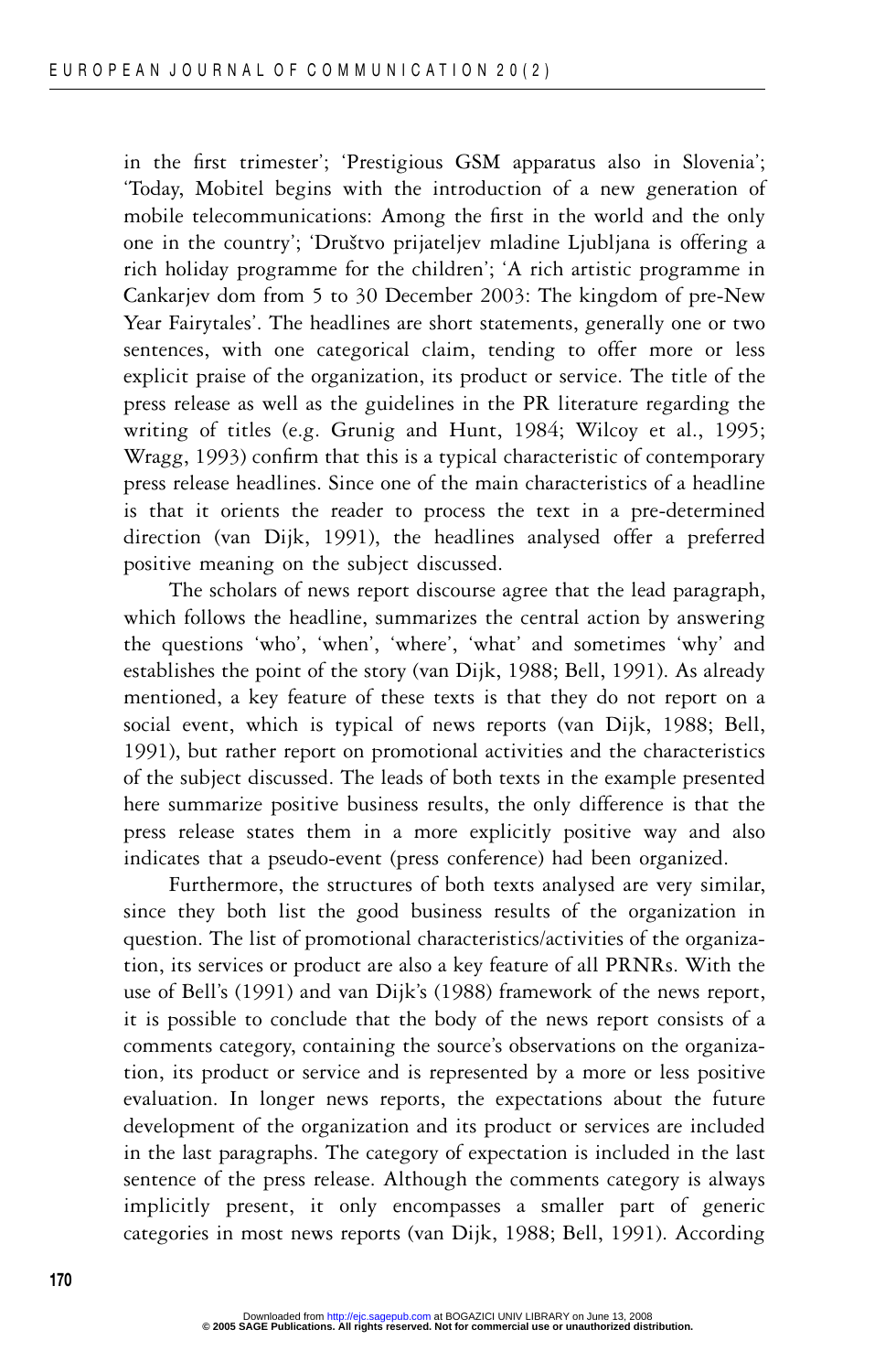to van Dijk (1988), generic categories include the episode category with two subgroups: main events with consequences and background category with history and context, which is further divided into circumstances and previous events. The comments category with a positive evaluation is dominant in the body of the PRNR, which clearly shows the incorporation of press release characteristics (Grunig and Hunt, 1984; Wilcoy et al., 1995; Wragg, 1993).

#### *Lexis*

The final comparison between the texts also confirms intertextuality, since there is a clear lexical link between these two texts. All the figures and keywords used to describe the business results in the PRNR are also a part of the press release's vocabulary. In addition, the PRNR contains indirect reporting of the source stated in the press release, which is a typical characteristic of intertextuality (Fairclough, 1992). Key differences are displayed in the fact that the PRNR contains less explicit positive adjectives: the adjective 'good' is used instead of the adjectives '(very) successful' and 'excellent'<sup>11</sup> used in the press release; furthermore, the details of the business results are not stated.

When comparing the two texts, it is evident that the name of the organization is referred to repeatedly in both texts (see Table 1). The repetition of a lexical item is the most direct form of lexical cohesion (Halliday, 1985: 310), which is best defined as an 'overt linguisticallysignalled relationship between propositions' (Widdowson, 1978: 31). Coherence, on the other hand, is defined as the property of 'unity', 'hanging together' (Hasan, 1984: 171), which concerns the ways in which the configuration of concepts and relations that underlie the surface text are mutually accessible and relevant. Therefore, the surface cohesion of a text predisposes a reader to search for an underlying structure of relations that makes a text coherent. Lexical cohesion, as the single, most important cohesive tie used in a text (Hoey, 1991: 9), therefore provides the discourse analyst with a key to unravel the potential ideological construction that underlies a text. The name of the organization is repeated in the headline, lead and body paragraphs in both texts. Moreover, the repetition of the organization's name throughout the text is one of the main rules of copywriting in promotional texts (Grunig and Hunt, 1984; Wilcoy et al., 1995; Wragg, 1993).

In addition to the repetition of the organization's name and/or brand name, the PRNR also repeats positive words, showing the subject in question from a favourable perspective, which, again, is a basic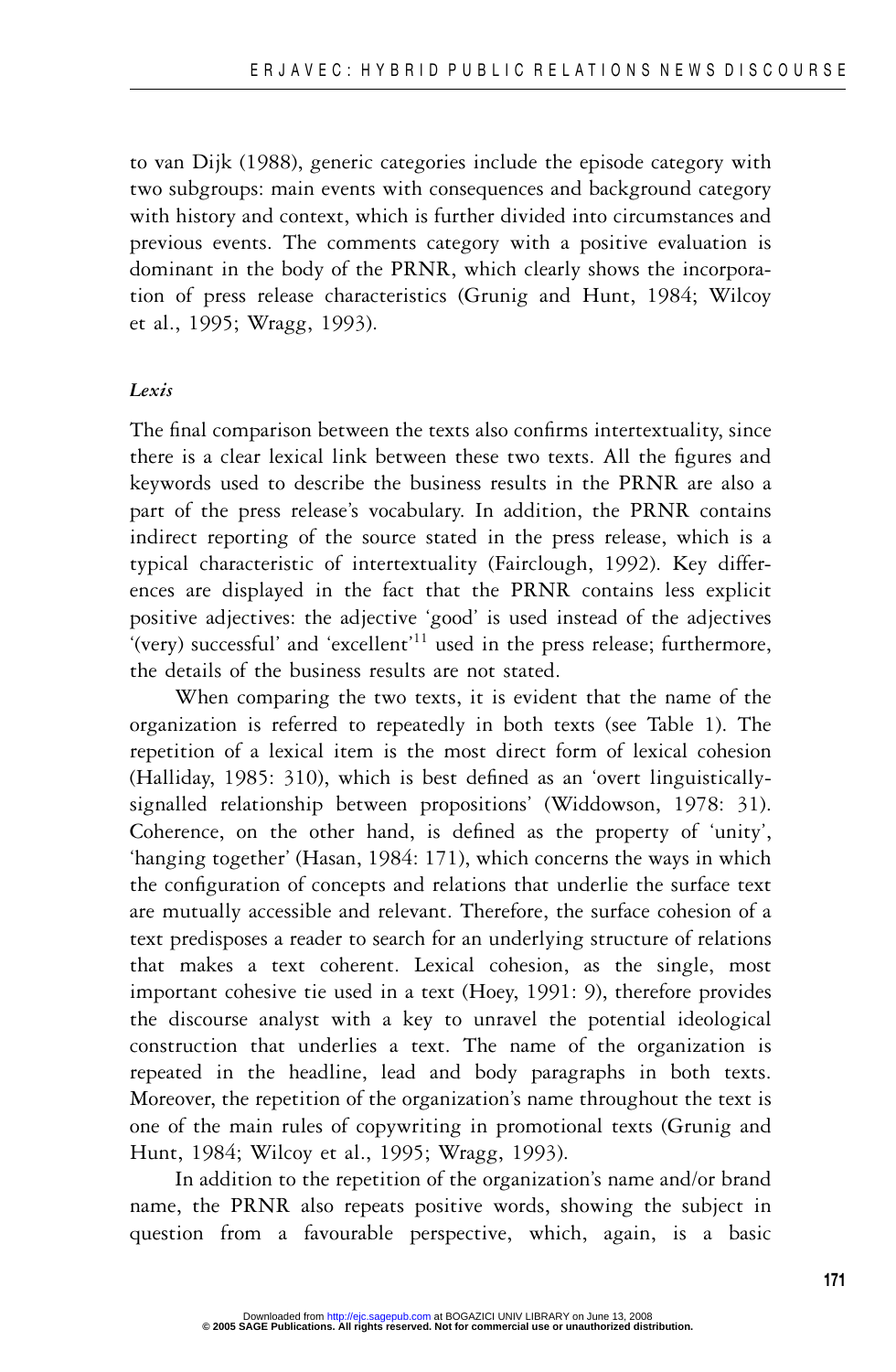| Sentence<br>number | Public relations news report                                                                                 | Press release                                                                                    |
|--------------------|--------------------------------------------------------------------------------------------------------------|--------------------------------------------------------------------------------------------------|
| 1                  | $Loxus$ – good business results                                                                              | $Loxus - very$ successful                                                                        |
| 2                  | Last year <i>Loxus</i> increased their<br>profits                                                            | Representative of Loxus company                                                                  |
| 3                  | Loxus in Ljubljana                                                                                           | In 2002, Loxus                                                                                   |
| 4                  | They [referring to Loxus]<br>increased profits                                                               | Loxus increased added value                                                                      |
| 5                  | Two-thirds of income [referring]<br>to Loxus was created                                                     | <i>They</i> [referring to <i>Loxus</i> ]<br>increased business outcome                           |
| 6                  | According to the president of<br>the administration board of<br>Loxus, Matej Dolenc, good<br>business result | 'In <i>Loxus</i> ', commented the<br>president of administration board<br>of Loxus, Matej Dolenc |
| 7                  | Last year Loxus                                                                                              | Loxus improved                                                                                   |
| 8                  | In the current half-year, they<br>[referring to Loxus]                                                       | This successful result [referring]<br>to Loxus] was achieved                                     |
| 9                  |                                                                                                              | Loxus is successful                                                                              |
| 10                 |                                                                                                              | In the first half of 2003, they<br>[referring to <i>Loxus</i> ] achieved                         |
| 11                 |                                                                                                              | In the fall, they [referring to<br>Loxus]                                                        |

**Table 1** The repetition of the organization's name

characteristic of promotional texts such as press releases (Grunig and Hunt, 1984; Wernick, 1991; Wilcoy et al., 1995; Wragg, 1993). This is also confirmed in the press release, where the adjective '(very) successful' is repeated three times, and the adjective 'excellent' is repeated twice, thus showing the organization in a very positive light. The PRNR also repeats the positive adjectives 'successful' and 'good' twice.

Promotional vocabulary is especially visible in the lexical device known as 'overlexicalization'. PRNRs provide 'a large number of synonymous or near-synonymous terms for communication of some specialised area of expertise' (Fowler and Kress, 1979: 211), thus giving rise to a sense of 'over-completeness' (van Dijk, 1991). As Fowler (1985: 65) argues, vocabulary might be seen as a map 'of the preoccupations of a culture. . . . Detailed systems of terms are developed for areas of expertise, the features of habitat, institutions and relationship, and beliefs and values of a community.' PRNRs contain synonymous adjectives, such as leading, top quality, effective, richer, best known, strong(est), good, better, best, (most) favourable, (most) interesting, big(gest), new,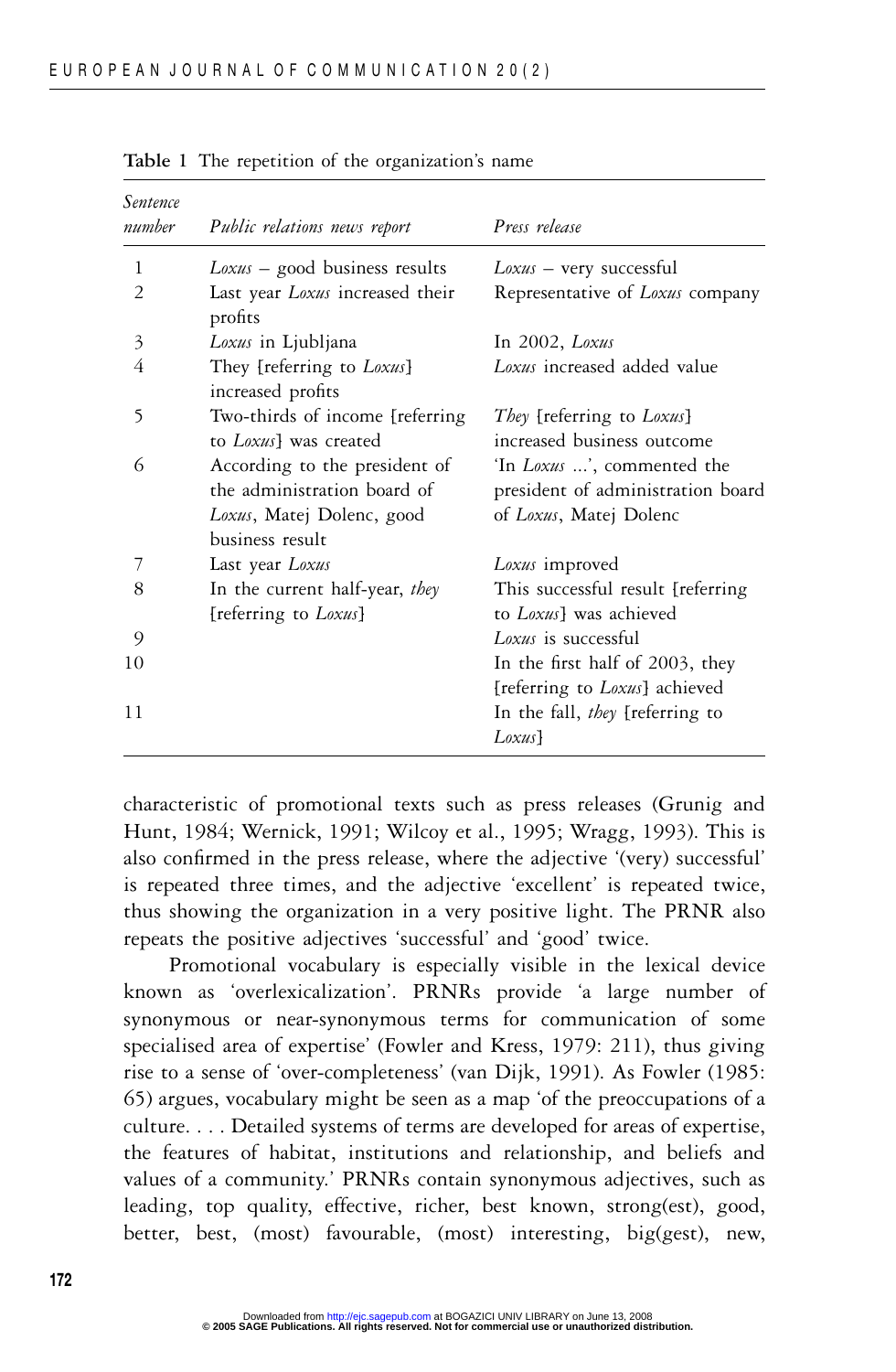improved, attractive, (most) pleasant, which contribute to the coreferentiality of the success of an organization, its products or services. For example, the PRNR we have focused on has the headline 'Loxus – *good* business results', and the report itself employs the following positive adjectives: 'sales were *successfully* increased', '*good* business results'; '*high quality* housing façades', '*successfully* increased the number of employees', which all contribute to the referentiality of the organization's business success.

A PRNR also contains other lexical items that connote success when they are piled together. By listing and repeating only the positive characteristics of an organization, a cumulative effect of success is achieved. For example, in the Loxus PRNR, verbs that refer to positive business activities are repeated, e.g. 'increased' is repeated six times in this short text, and the verb 'achieved' is used three times. The news report also contains nouns connoting business achievement, such as 'income', 'profit', 'quality', 'added value per employee'.

What are the effects of the repetition of the organization's name and the use of lexical items that connote the business success of a company? PRNRs attempt to form or maintain positive publicity among readers, which is the basic function of PR (Grunig and Hunt, 1984; Wernick, 1991; Wilcoy et al., 1995; Wragg, 1993).

# **Social practice: the commercialization of journalism**

The colonization of news discourse by PR is part of a wider social practice within which we can find these discourse samples. Social practice is the third dimension of discourse (Fairclough, 1989, 1992) and its main function is the explanation of the context of discourse samples. Since broader social practice is not the main focus of this study, I only attempt to explain broader developments in journalism that have stimulated the development of PR news discourse.

PR journalism falls within the successful frame of 'market journalism' (McManus, 1994), 'MBA journalism' (Underwood, 1993), or 'journalism of a new type' (Hardt, 2000), which has been gaining ground in the last few decades. Its typical feature is the fact that commercialization dictates its nature and prescribes the limits of public interest (Underwood, 1993; McManus, 1994; Hardt, 2000). A key characteristic of the commercialization of journalism is its primary subordination to the business sphere and its logic of profit maximization. According to Hardt (2000: 218), this new journalism is derived from the practice of advertising and PR, and promotes the construction of corporate realities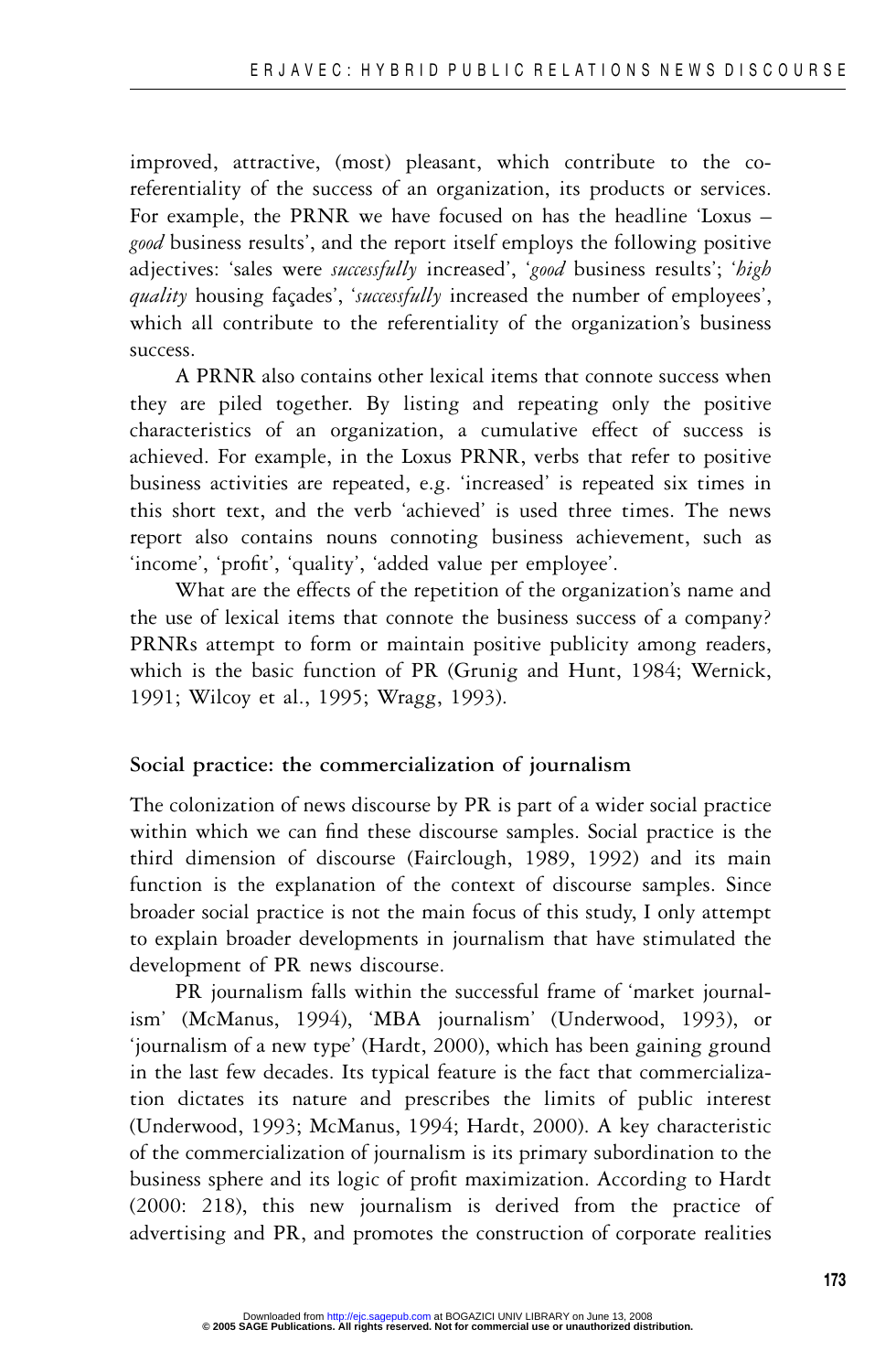at the expense of a commonsense desire for a fair and truthful representation of everyday life. In Slovenia, due to the lack of a traditional democratic culture, the lack of suitable legislative regulations of the media and other related subjects, a small media and advertising market and the desire for quick profits, the commercialization of journalistic discourse has reached extreme proportions with the majority of journalists giving in to the demands of the advertisers and PR practitioners; journalists address their readers as consumers rather than participants and a source of democratic power in the society, and they understand journalistic labour in terms of routine technical tasks responding to specific promotional interests (Erjavec, 1997; Hardt, 2000; Splichal, 2001). This subordination of journalism as a cultural practice to the economic rationale of marketing has enabled the development of the PR news discourse.

# **Conclusion**

Despite its link to social theory, Fairclough's discourse analysis is limited due to the fact that it is still textual analysis, while discourse refers to the entire process of social interaction of which the text is just a part. Therefore, textual analysis should be combined with an analysis of discourse processes by using ethnographic methods, which can help an analyst to attain better understanding of text production and interpretation processes. In addition to the analysis of interdiscursivity, I introduced interpractice analysis in the dimension of discourse practice. This analysis identifies instances where text production and interpretation processes use practices outside the convention.

This expanded approach has been checked in the analysis of PR news discourse. It proved to be very effective, because it enabled the identification of PR discursive elements within news discourse. A more precise overview shows at least three main reasons for successful supplementation of interdiscursivity analysis with interpractice analysis. First of all, since, according to the journalistic code, PRN items are prohibited and difficult to identify, text analysis alone could not identify the subject of the analysis. The second reason lies in the fact that interpractice analysis has enabled us to uncover the elements of PR within news discourse, which textual analysis alone cannot reveal. The third reason is that interpractice analysis has enabled us to become acquainted with the production processes, in which the news producer, due to his/her passiveness, is subordinated to the PR practitioner along all stages of production. The identification of the news producer's motives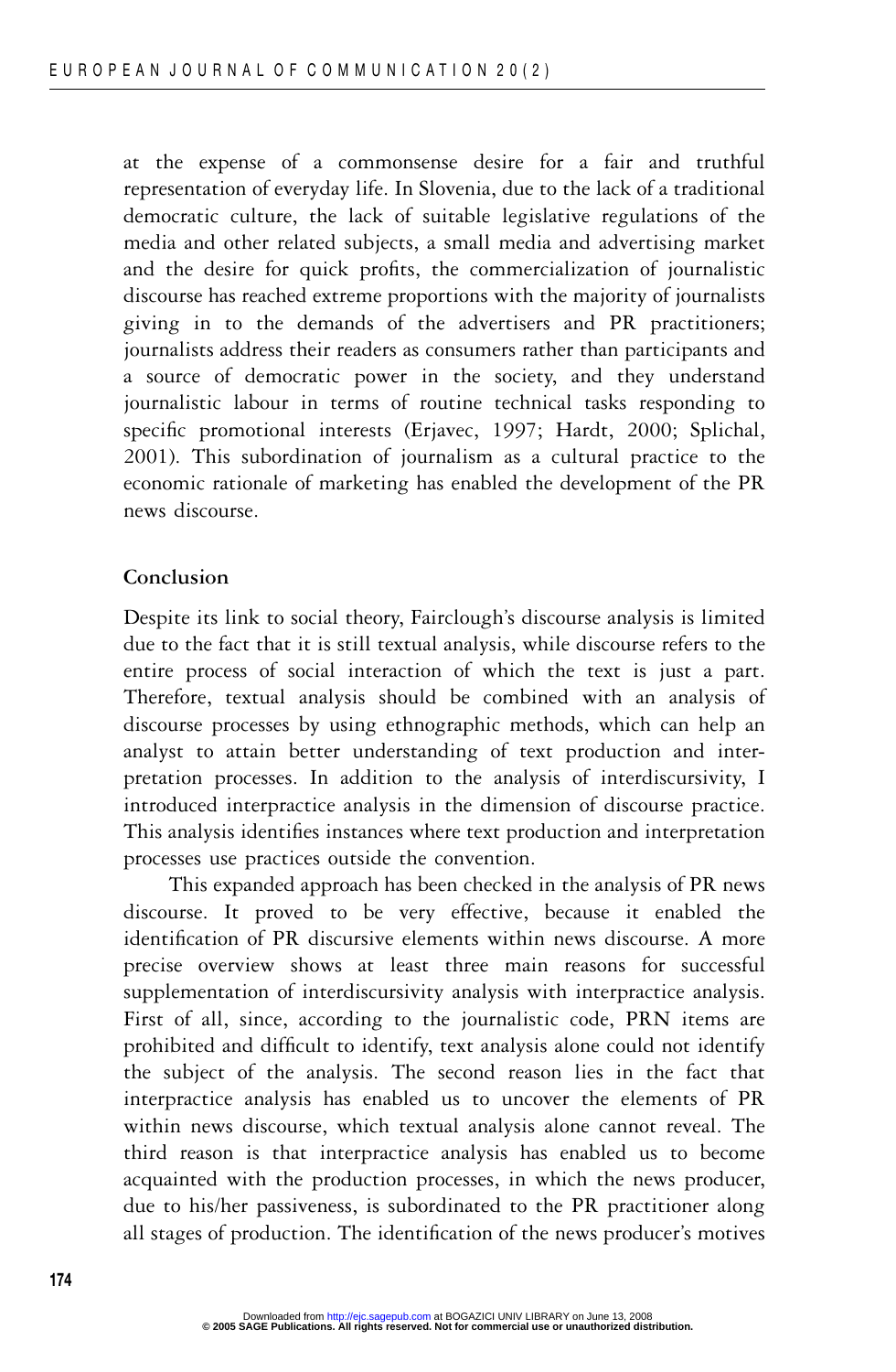behind the use of PR sources and information helps to explain why this prohibited practice is in use and what the relationship is between journalists and PR practitioners.

Interdiscursivity analysis of a PRNR has demonstrated how PR journalism, through textual devices, incorporates discursive elements of PR used in news report discourse. In the identification of PRNRs, newspaper readers can ask questions like whether the content of the story is a partial and positive-only evaluation of the characteristics/activities of an organization and its product or services, whether the representatives of the organization are the only sources cited and whether the information is in their, the public's, interest, or whether it is only in the interest of those who feature in the text.

The combination of textual analysis and analysis of the discourse process through the use of ethnographic methods has proved to be invaluable, since we could not possibly find the subject of textual analysis without production process analysis, to discover why and how the PRNR was created. Textual analysis has uncovered the PR discursive elements that are used in news report discourse; thus giving newspaper readers the means to recognize this hybrid type of discourse: PR news discourse.

# **Notes**

- 1. The focus of this article is only one part of PR: media relations.
- 2. The production processes in foreign and sports departments are not analysed, because they differ from other departments. The foreign news department is mainly based on the work of foreign correspondents, which we were not able to analyse, while the sports department is based on sports events, which are specific events.
- 3. According to the code of the journalists in Slovenia, by publishing PRN, the journalists and the editors are violating the articles dealing with the conflict of interests: mainly Articles 13, 14 and 15, which prohibit mixing promotional and journalistic texts and demand that promotional texts, such as press releases and advertising, have to be separately marked, especially when they are not journalistically processed.
- 4. In the process of information gathering through interviews, I encountered instances of refusal to cooperate, since editors, above all, did not wish to discuss the subject, because it is problematic. The condition for participating in interviews was complete anonymity.
- 5. PR is only used by organized alternative sources, but not by non-organized sources such as Roma and illegal immigrants.
- 6. Pieces which were published in such a way amounted to 68 percent of all texts analysed.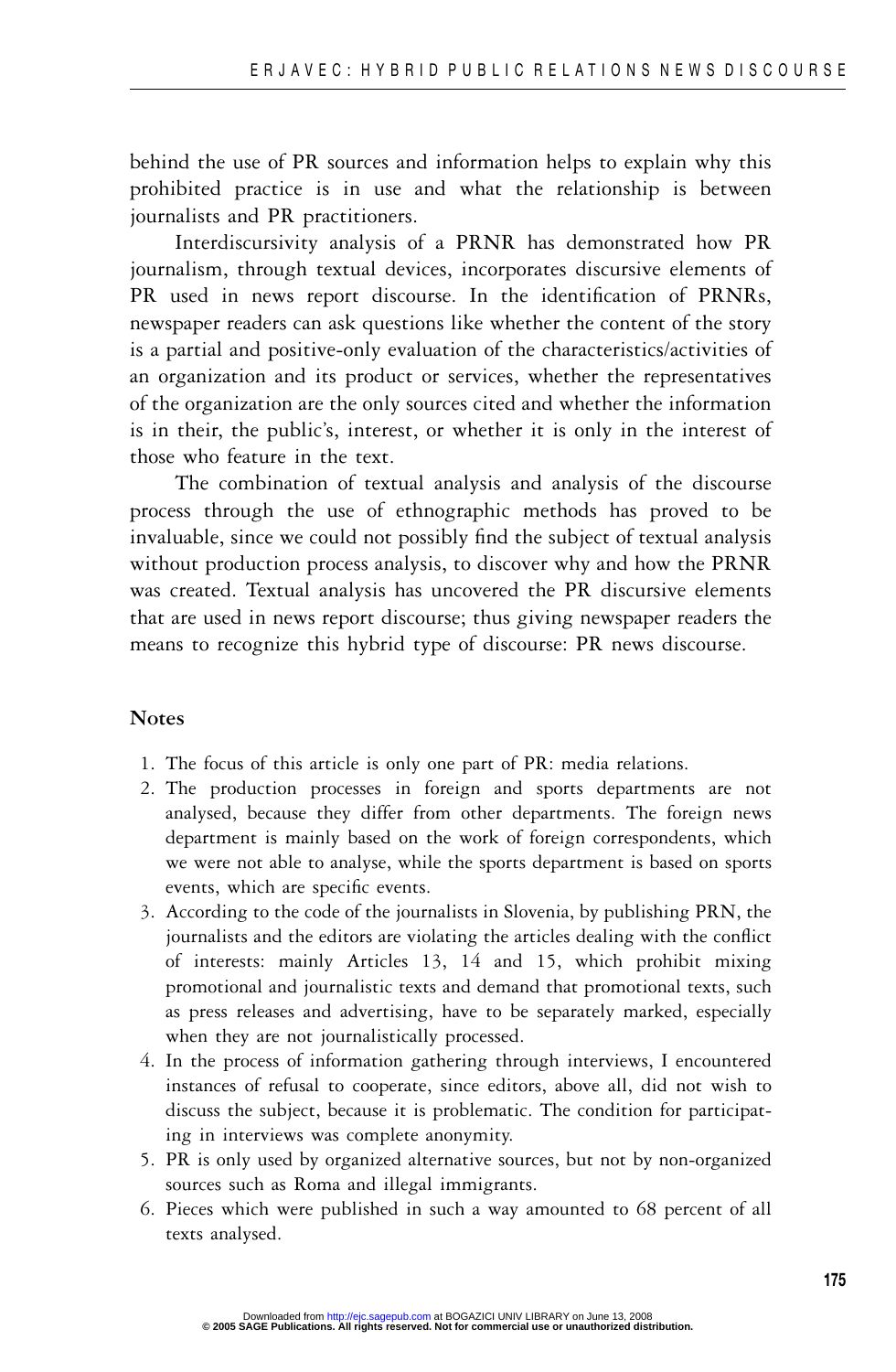- 7. Due to capital pressures, PRN is increasingly more prevalent in the local and economic news departments.
- 8. Only two news reports contained pictures of the organization and the product.
- 9. I changed all names in the texts, since participants demanded absolute anonymity.
- 10. Semantic macro-structure is derived from local meanings of words by macrorules, such as deletion, generalization and construction. Such rules have left out irrelevant details and they connect the essence on a higher level into abstract meanings or construct different meaning constituents in higherlevel events or social concepts (van Dijk, 1980).
- 11. This points to a process called the neutralization of explicit positiveness in interpractice analysis.

#### **References**

- Aronoff, C.E. (1975) 'Credibility of Public Relations for Journalists', *Public Relation Reviews* 1(1): 45–56.
- Baerns, B. (1979) 'Öffentlickeitsarbeit als Determinante journalistischer Informationsleistungen', *Publizistik* 24(3): 301–16.
- Barthes, R. (1964) *Elements of Semiology.* New York: Hill and Wang.
- Baskin, O.W. and C.E. Aronoff (1988) *Public Relations: The Profession and the Practice.* Dubuque: W.C. Brown.
- Bell, A. (1991) *Language of News Media.* Oxford: Blackwell.
- Bentele, G. (1998) 'Politische Öffentlichkeitsarbeit', pp. 124–45 in U. Sarcinelli (ed.) *Politikvermittlung und Demokratie in der Mediengesellschaft, Beitrage zu ¨ politischen Kommunikationskultur.* Opladen: Westdeutscher Verlag.
- Bernstein, B. (1990) *The Structuring of Pedagogic Discourse.* London: Routledge.
- Boorstin, D. (1962) *The Image.* London: Weidenfeld and Nicholson.
- Chouliaraki, L. and N. Fairclough (1999) *Discourse in Late Modernity: Rethinking Critical Discourse Analysis.* Edinburgh: Edinburgh University Press.
- Curtin, P.A. (1999) 'Reevaluating Public Relations Information Subsidies: Market-Driven Journalism and Agenda-Building Theory and Practice', *Journal of Public Relations Research* 11(1): 53–90.
- Davis, A. (2000) 'Public Relations, News Production and Changing Patterns of Source Access in the British National Media', *Media, Culture and Society* 22(1): 39–59.
- Eriksson, G. (2002) *Den televiserade politiken. Studier av debatt-och nyhetsjournalistik*, published dissertation. Örebro: University of Örebro, Trio Tryck.
- Erjavec, K. (1997) 'Change and Continuity of the Press System in Slovenia', PhD dissertation, University of Salzburg.
- Erjavec, K. (2004) 'Beyond Advertising and Journalism: Hybrid Promotional News Discourse', *Discourse and Society* 15(5): 553–78.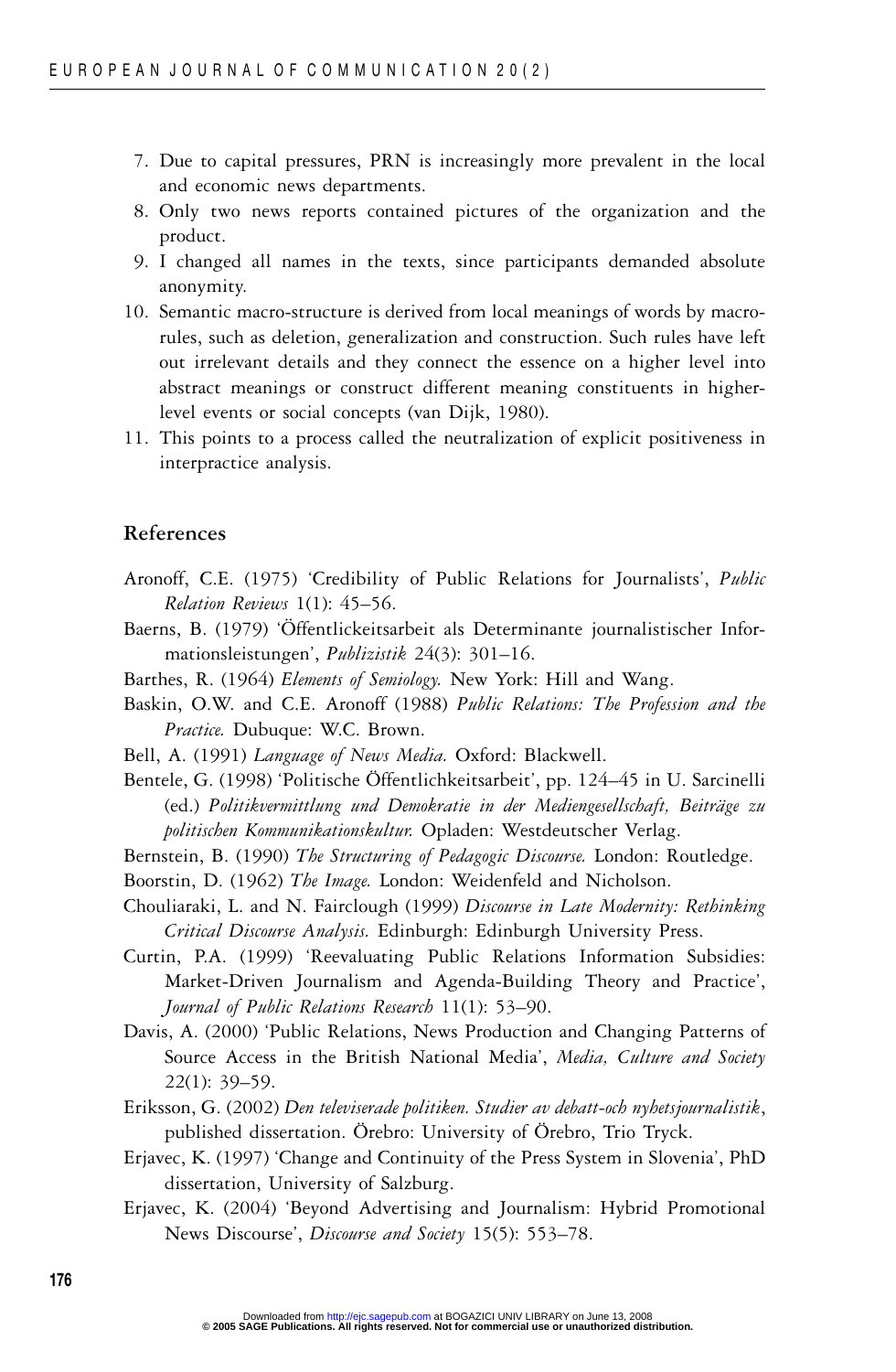- Esser, F., C. Reinemann and D. Fan (2000) 'Spin Doctoring in British and German Election Campaigns: How Press is Being Confronted with a New Quality of Political PR', *European Journal of Communication* 15(2): 209–39.
- Fairclough, N. (1989) *Language and Power.* London: Longman.
- Fairclough, N. (1992) *Discourse and Social Change.* Cambridge: Polity Press.
- Fairclough, N. (1995a) *Media Discourse.* London: Edward Arnold.
- Fairclough, N. (1995b) *Critical Discourse Analysis: The Critical Study of Language.* London: Longman.
- Fairclough, N. (2003) *Analysing Discourse: Textual Analysis for Social Research.* London: Longman.
- Fishman, M. (1980) *Manufacturing the News.* Austin: University of Texas Press.
- Fowler, R. (1985) 'Power', pp. 61–83 in T.A. van Dijk (ed.) *Handbook of Discourse Analysis,* Vol. 4. London: Academic Press.
- Fowler, R. and G. Kress (1979) 'Critical Linguistics', pp. 185–213 in R. Fowler, B. Hodge, G. Kress and T. Trew (eds) *Language and Control.* London: Routledge and Kegan Paul.
- Fröhlich, R. (1992) 'Qualitativer Einfluß von Pressearbeit auf die Berichterstattung: Die "geheime Verführung" der Presse?', Publizistik 37(1): 37–49.
- Gans, H. (1979) *Deciding What's News.* New York: Pantheon Books.
- Geertz, C. (1973) *The Interpretation of Cultures.* New York: Basic Books.
- Golding, P. and P. Elliot (1979) *Making the News.* London: Longman.
- Golding, P. and S. Middleton (1982) *Images of Welfare Press and Public Attitudes to Poverty.* Oxford: Martin Robinson.
- Grunig, J.E. and T. Hunt (1984) *Managing Public Relations.* New York: Holt, Rinehart and Winston.
- Hall, S., C. Critcher, T. Jefferson, J. Clark and B. Roberts. (1978) *Policing the Crisis: Mugging, the State, and Law and Order.* London: Macmillan.
- Halliday, M.A.K. (1985) *An Introduction to Functional Grammar.* London: Edward Arnold.
- Hammersley, M. and P. Atkinson (1983) *Ethnography: Principles in Practice.* London: Tavistock.
- Hansen, A., S. Cottle, R. Negrine and C. Newbold (1998) *Mass Communication Research Methods.* London: Macmillan.
- Hardt, H. (2000) 'Conflicts of Interest: Newsworkers, Media and Patronage Journalism', pp. 209–24 in H. Tumber (ed.) *Media Power, Professionals and Politics*. London: Routledge.
- Hasan, R. (1984) 'The Texture of Text', pp. 162–79 in D. Graddol and O. Boyd-Barret (eds) *Media Texts: Authors and Readers.* Clevedon: Multilingual Matters.
- Helland, K. (1993) *Public Service and Commercial News.* Bergen: University of Bergen.
- Hoey, M. (1991) *Patterns of Lexis in Text.* Oxford: Oxford University Press.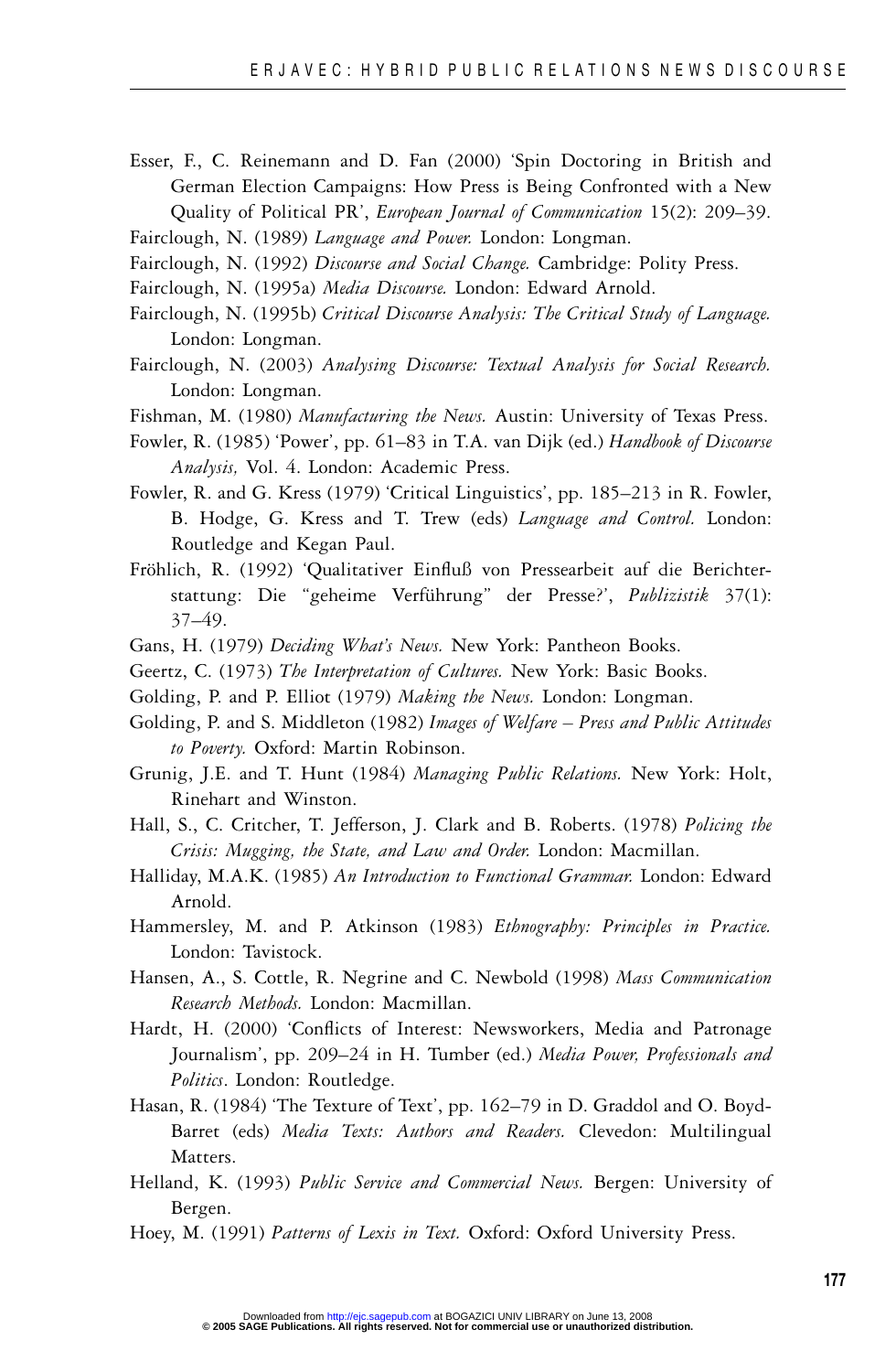- Labov, W. (1972) 'The Transformation of Experience in Narrative Syntax', pp. 354–96 in W. Labov (ed.) *Language in the Inner City.* Philadelphia: University of Pennsylvania Press.
- McManus, J.H. (1994) *Market-Driven Journalism: Let the Citizen Beware?* London: Sage.
- Manning, P. (2001) *News and News Sources: A Critical Introduction.* London: Sage.
- Michie, D. (1998) *The Invisible Persuaders: How Britain's Spin Doctors Manipulate the Media.* London: Bantam.
- Miller, D. (1994) *Don't Mention the War: Northern Ireland, Propaganda and the Media.* London: Pluto Press.
- Pan, X. (2002) 'Consensus Behind Disputes: A Critical Discourse Analysis of the Media Coverage of the Right-of-Abode Issue in Postcolonial Hong Kong', *Media, Culture and Society* 24(1): 49–68.
- Philo, G. (1995) *Glasgow Media Group Reader, Vol. 2: Industry, Economy, War and Politics.* London: Routledge.
- Pincus, J.D., T. Rimmer, R.E. Rayfield and F. Cropp (1993) 'Newspaper Editors' Perception of Public Relations', *Journal of Public Relations Research* 5(1): 27–56.
- Russ-Mohl, S. (1992) 'Am eigenen Schopfe. Qualitätssicherung in Jurnalismus. Grundfragen. Ansätzen. Näherungsversuche', Publizistik 37(1): 83-96.
- Russ-Mohl, S. (1994) 'Symbiose oder Konflikt: Offentlichkeitsarbeit und ¨ Journalismus', pp. 313–27 in O. Jarren (ed.) *Medien und Journalismus 1. Eine* Einführung. Opladen: Westdeutsche Verlag.
- Sachsman, D.B. (1976) 'Public Relations Influence on Coverage of Environment in San Francisco Area', *Journalism Quarterly* 53(2): 131–41.
- Schlesinger, P. (1987) *Putting Reality Together.* New York: Methuen.
- Splichal, S. (2001) 'Imitative Revolution and the Media in East-Central Europe', *Javnost/The Public* 8(4): 31–58.
- Tuchman, G. (1978) *Making News: A Study in the Construction of Reality*. New York: Free Press.
- Underwood, D. (1993) *When MBAs Rule the Newsroom. How the Marketers and Managers are Reshaping Today's Media.* New York: Columbia University Press.
- Van Dijk, A.T. (1980) *Macrostructures.* Hillsdale, NJ: Lawrence Erlbaum.
- Van Dijk, A.T. (1983) 'Discourse Analysis: Its Development and Application to the Structure of News', *Journal of Communication* 33(2): 20–43.
- Van Dijk, T.A. (1988) *News as Discourse.* Hillsdale, NJ: Lawrence Erlbaum.
- Van Dijk, T.A. (1991) *Racism and the Press.* London: Routledge.
- Verčič, D. (2003) 'Public Relations in a Corporative Country: The Case of Slovenia', pp. 214–23 in S. Krishnamurthi and D. Verčič (eds) The Global *Public Relations Handbook.* Mahwah, NJ: Lawrence Erlbaum.
- Wernick, A. (1991) *Promotional Culture: Advertising, Ideology and Symbolic Expression.* London: Sage.